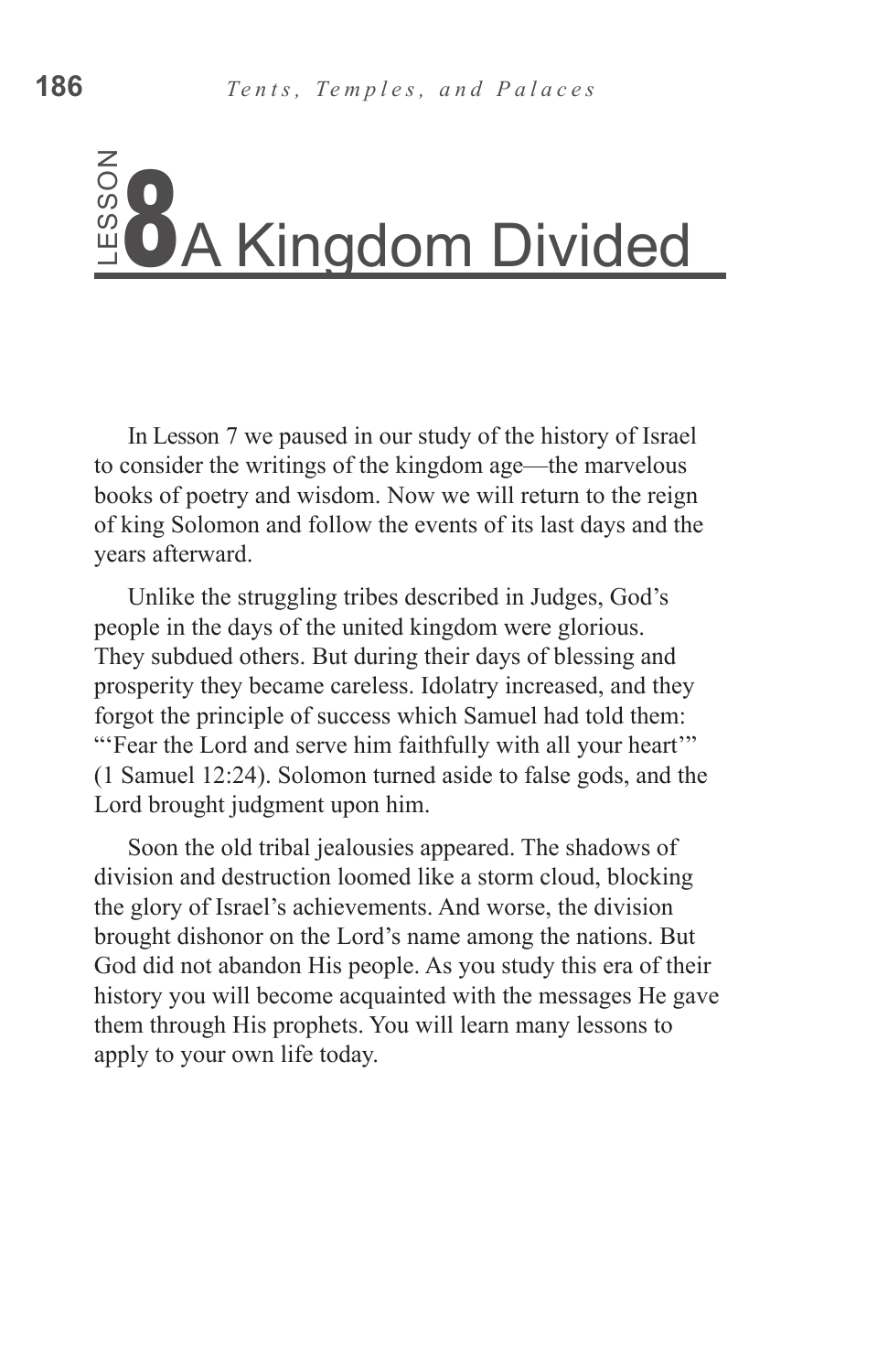# *lesson outline*

Division of the United Kingdom Description of the Divided Kingdom History of the Divided Kingdom

# *lesson objectives*

When you finish this lesson you should be able to:

- State the causes and results of the division of the kingdom.
- Identify the characteristics and relationships of the northern and southern kingdoms.
- Describe the content of the books of Samuel, Kings, and Chronicles.
- Using a chart, list facts concerning the kings of Israel and Judah.
- Distinguish between prophetic messages predicting future events and prophetic messages giving principles of right and wrong that can be applied to life today.
- Match verses representing the themes of the prophetic books to the book to which they belong.

# *learning activities*

- 1. Read in your Bible each section of Scripture as the lesson directs you to. This lesson has a large amount of Bible reading, so you may need to spend more time in order to complete it.
- 2. Study the lesson carefully.
- 3. When you have finished it, review Unit 2 (Lessons 5–7).
- 4. Complete the lesson. When you have reviewed Unit 2 (Lessons 5–7), complete Unit Student Report 2 and return Answer Sheet 2 to your national GU office if you live outside the United States or to your local church's CED learning center coordinator if you live in the United States.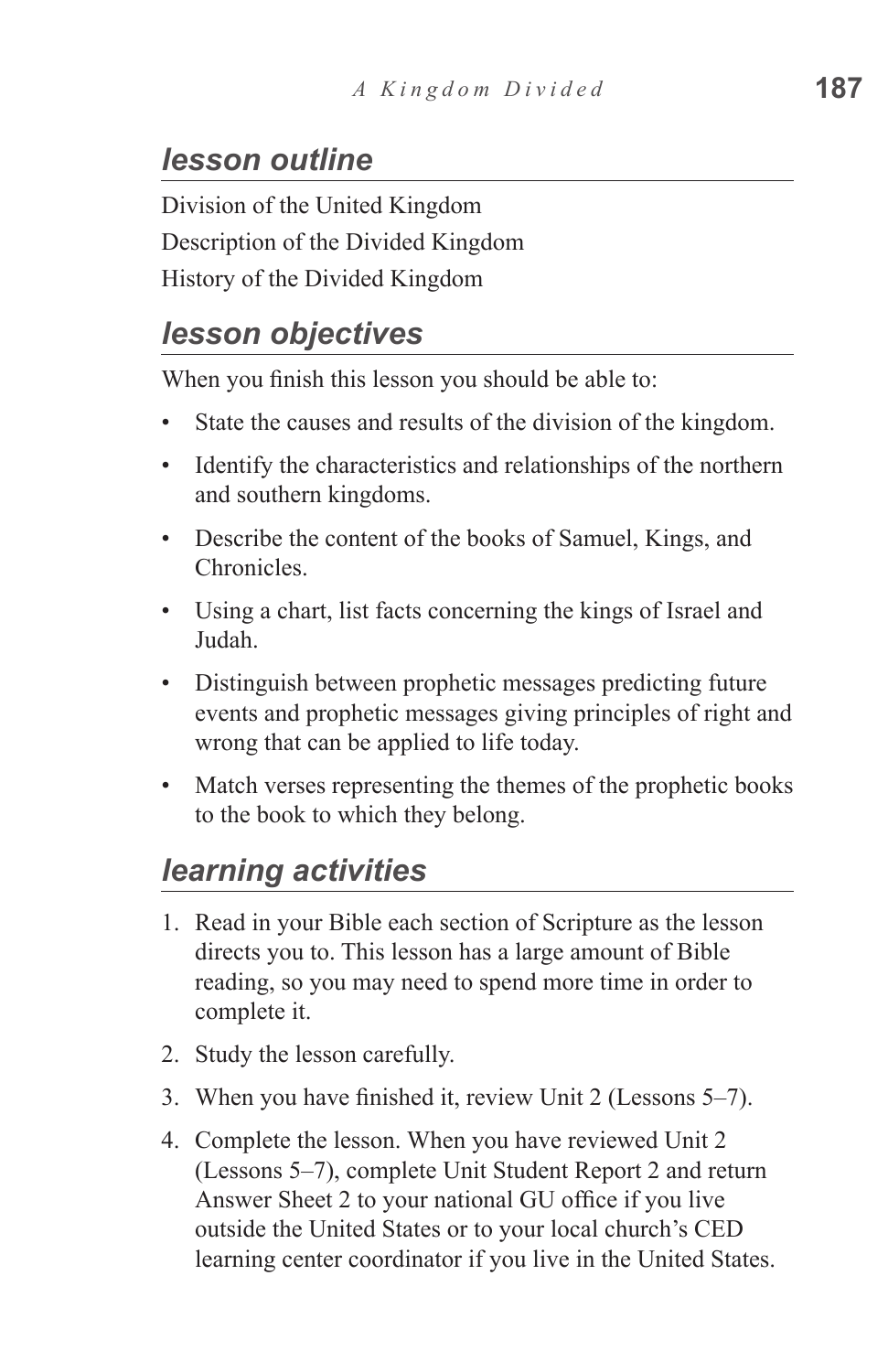(If you are currently incarcerated in a jail or prison in the United States you may mark your answers on the scantron answer sheet provided and send to the following address: CED, Global University, 1211 S. Glenstone Ave., Springfield, MO 65804.)

#### *key words*

| allegiance      | dynasty    | remnant         |
|-----------------|------------|-----------------|
| assassination   | genealogy  | tribute         |
| B.C.            | political  | writing prophet |
| current affairs | prediction |                 |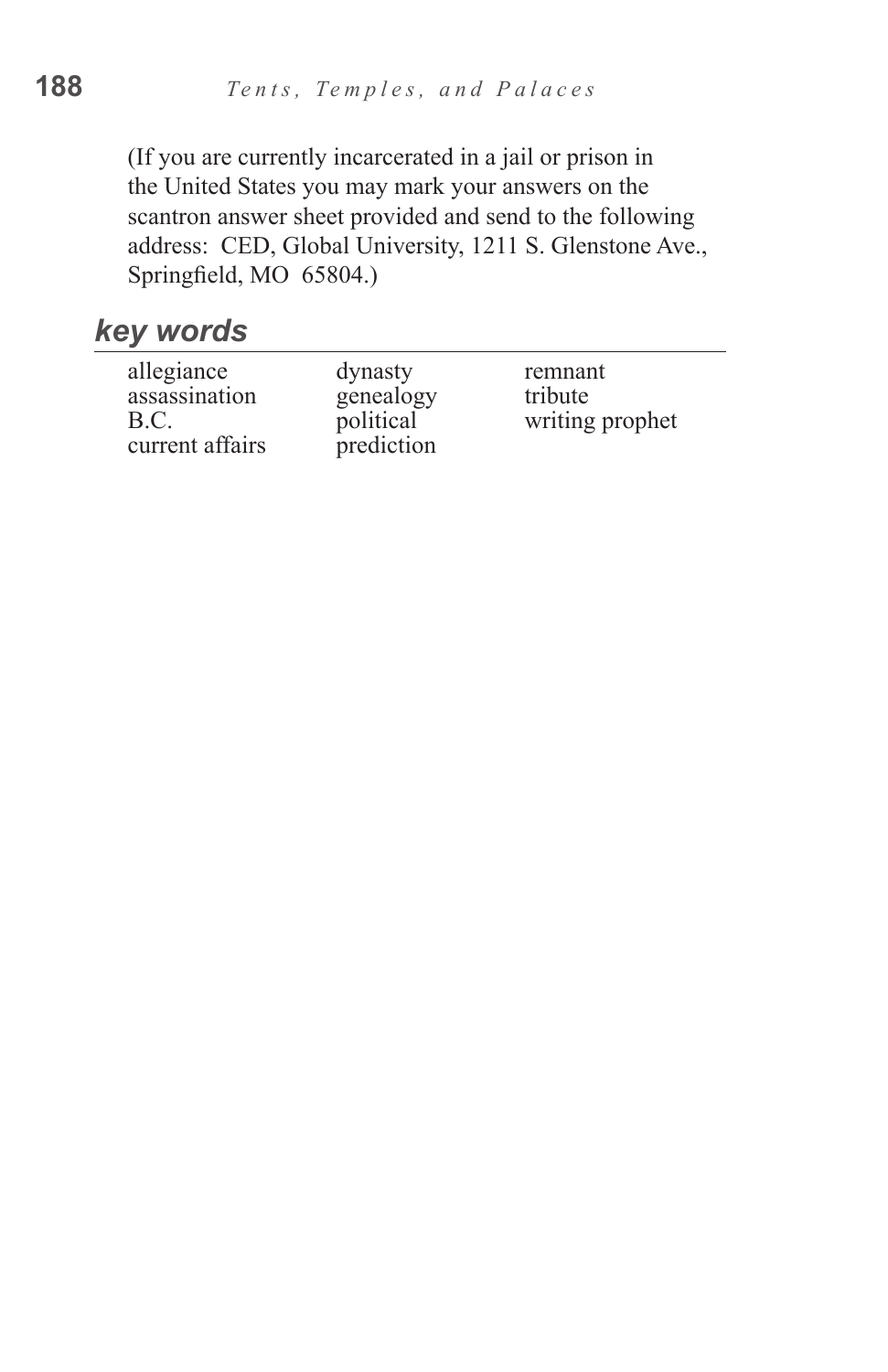## **Division of the United Kingdom**

*Read 1 Kings 11:14; 1 Chronicles 10–11*

**Objective 1.** *State the causes and results of the division of the kingdom.*

God had warned His people through Moses, Joshua, and Samuel that sin would bring destruction. It was not an outside force which defeated them, but the fact that they themselves forsook God. They were not spared from God's judgment on their sin.

#### Solomon's Idolatry

God warned Solomon twice about worshipping foreign gods. Yet "Solomon did not keep the Lord's command" (1 Kings 11:10). For this reason the Lord told him the kingdom would be taken away from him, though not in his lifetime. God said that He would give one tribe to Solomon's son "'for the sake of David . . . and for the sake of Jerusalem'" (1 Kings 11:13).

The sin of Solomon and of the people in forsaking God and turning to abominable idolatry was the main reason why the kingdom was divided.

# *Application*

**1** Read 1 Kings 11:27–39 and answer the following questions in your notebook.

**a)** What reason did the prophet Ahijah give for the division of the kingdom?

an in die

**b**) How would the kingdom be divided?

#### Rehoboam's Attitude

A second reason for the division of the kingdom was the attitude of Solomon's son Rehoboam, who became king after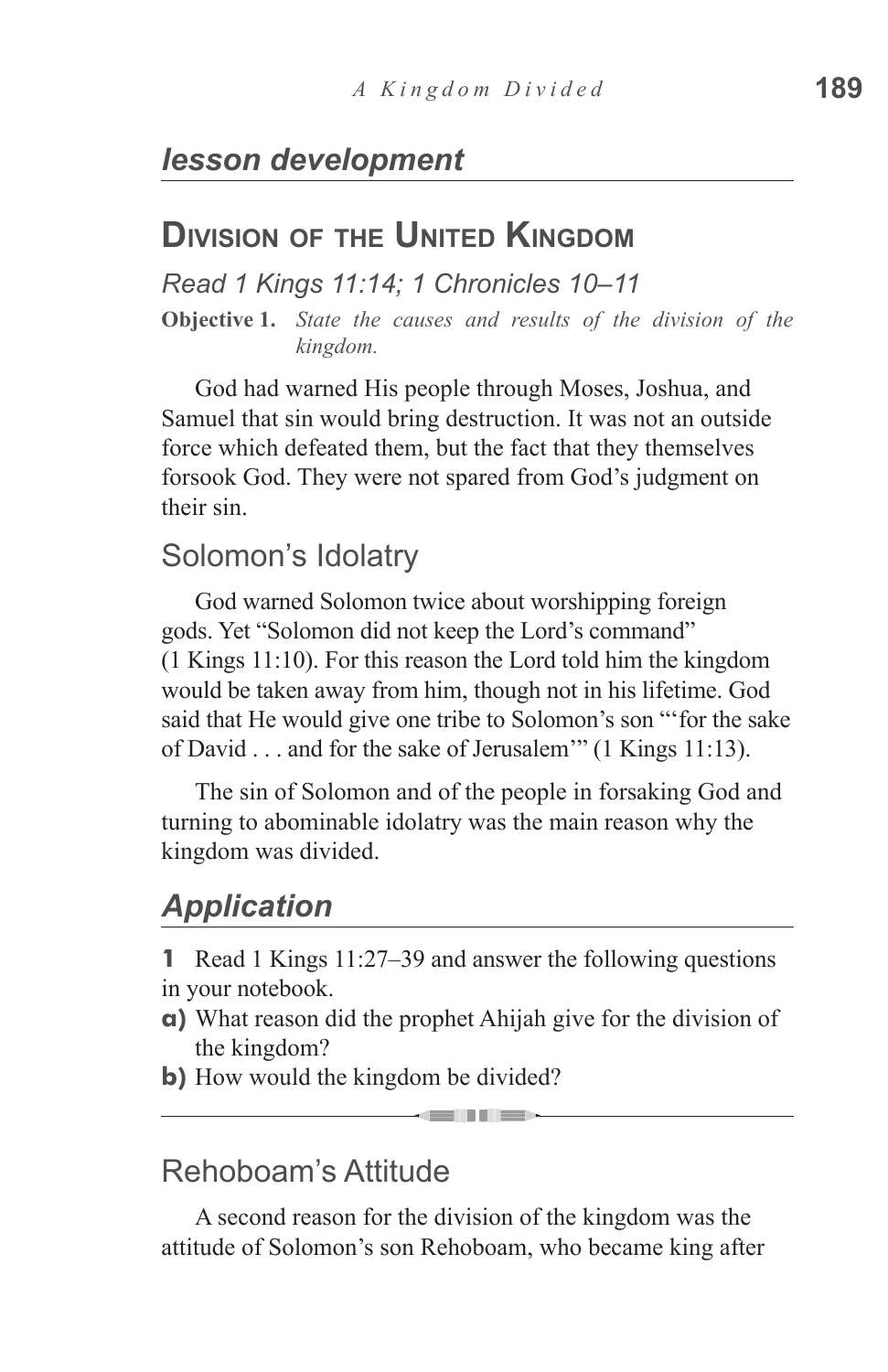Solomon. The people had become restless under the heavy taxes and burdens of Solomon's latter days. They asked their new king to give them relief. But Rehoboam ignored the wise counsel of the elders and consulted his young friends. He answered after three days: "'My father made your yoke heavy; I will make it even heavier. My father scourged you with whips; I will scourge you with scorpions'" (1 Kings 12:14). Thereafter, the people rebelled and set up a northern kingdom under Jeroboam, a former official in Solomon's government.

#### Tribal Jealousy

A third reason for the division was the ancient jealousy between the tribe of Judah and the great tribe of Ephraim to the north. You will remember that Joshua had been an Ephraimite. Saul, on the other hand, was chosen from the tribe of Benjamin and David from the tribe of Judah. The sharp rivalry between Judah and Ephraim is seen in the biblical account. While they obeyed God there was unity. But when they did not the division seemed unavoidable.

When the kingdom was divided into two rival states, the entire political structure collapsed. The Philistines, Syrians, Ammonites, and Moabites—nations whom Israel had subdued—regained their freedom. The economic disturbance was serious. These nations no longer paid tribute, and it was impossible for the divided tribes to keep control of the major trade routes. A great kingdom literally fell apart overnight, leaving two weak, second-rate powers.

## *Application*

**2** Read 1 Kings 12. When Rehoboam assembled an army to attack the tribes under Jeroboam, God told him to

- **a)** go ahead and fight the rebellious tribes in order to keep unity.
- **b)** wait until he received further instructions from the prophet.
- **c)** send all the people home because the division was His will.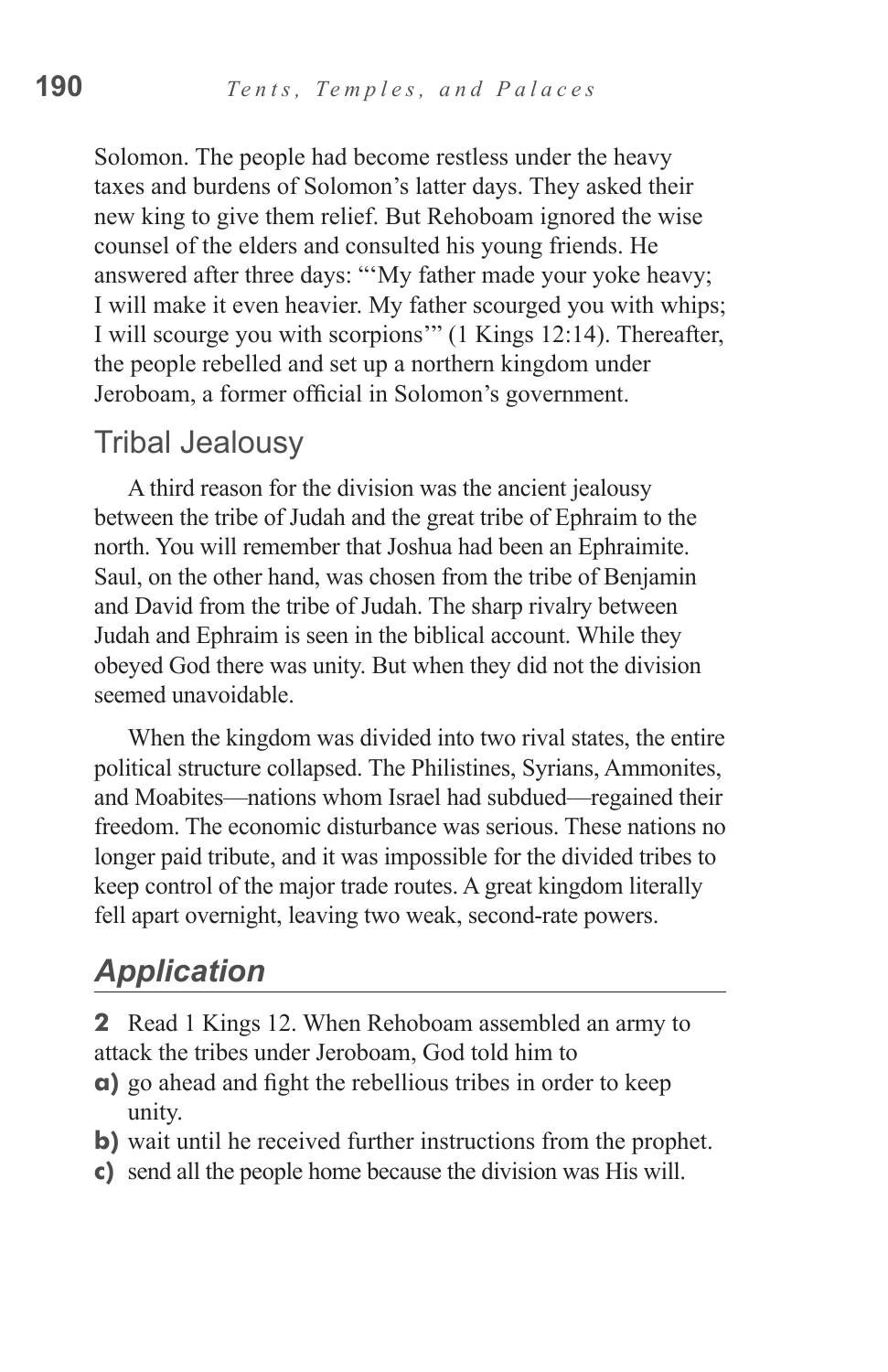**3** Read each statement about the division of the kingdom (left side). Then decide whether the statement gives a cause of (1) or a result of (2) the division and write the correct number in front of it.

| Rehoboam followed the advice of his<br>younger friends.                             | Cause<br>2) Result |
|-------------------------------------------------------------------------------------|--------------------|
| $\ldots$ <b>b</b> The nations Israel had subdued no longer<br>paid tribute.         |                    |
| The control over the trade route was lost.                                          |                    |
| Both the people and the king turned away<br>from worshipping the Lord.              |                    |
| Another kingdom was set up under<br>Jeroboam, one of Solomon's former<br>officials. |                    |
|                                                                                     |                    |

#### **Description of the Divided Kingdom**

**Objective 2.** *Identify the characteristics and relationships of the northern and southern kingdoms.*

\_\_\_\_

#### Their Names

We have seen that up to this time the name "Israel" has been used to refer to Jacob himself and all of his descendants (Genesis 32:22–32; 49:2; Joshua 1:2). After the kingdom was divided, however, the Bible uses "Israel" to refer to the northern kingdom of ten tribes whose first ruler was Jeroboam. At times the northern kingdom is also called "Ephraim," the name of its most influential tribe.

On the other hand, the southern kingdom of the tribes of Judah and Benjamin is called "Judah." It is important to keep these facts in mind when reading the different books of the Old **Testament**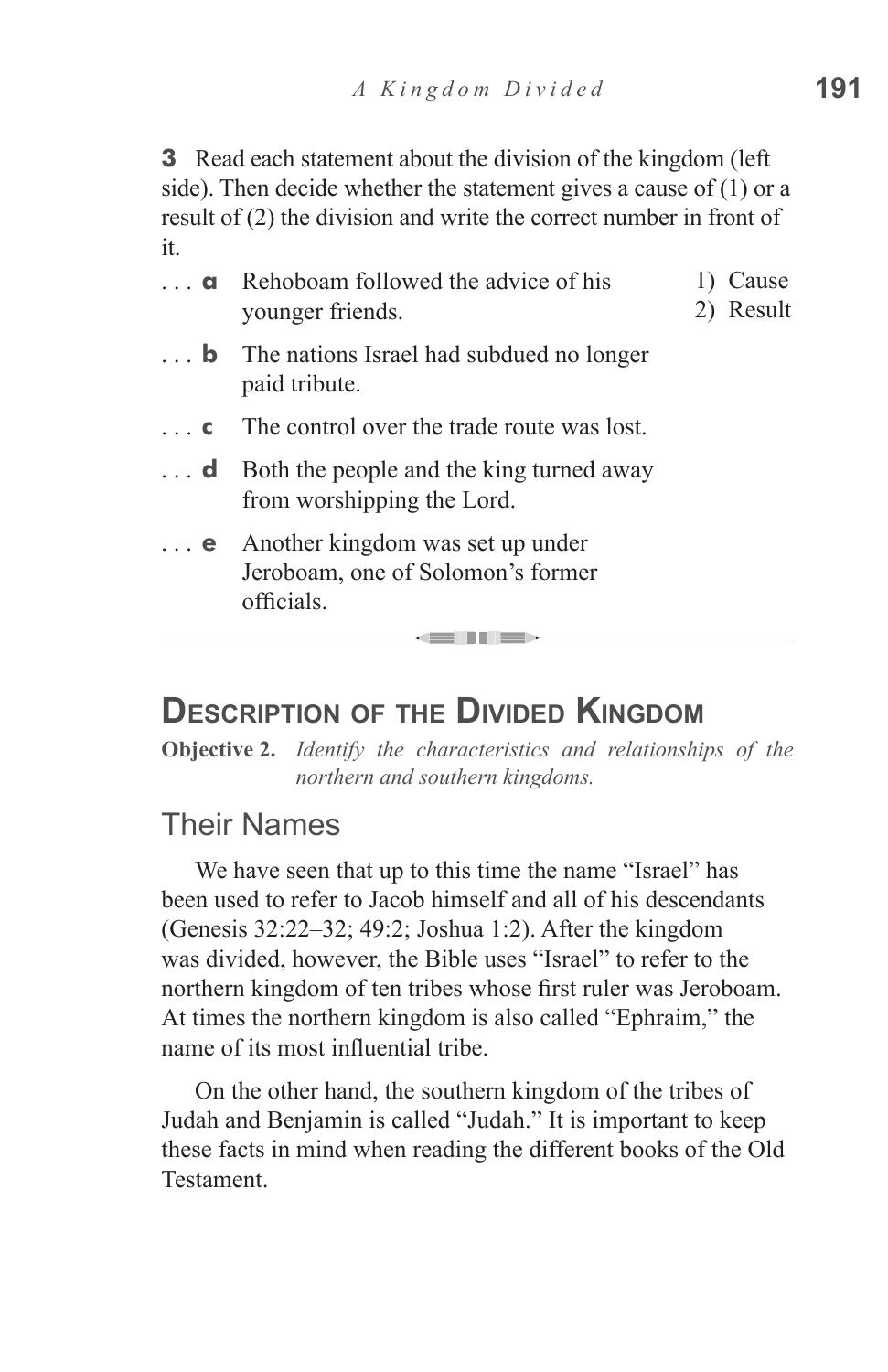# Their Contrasts

The northern kingdom (Israel) had many advantages over the southern kingdom (Judah). It possessed ten strong tribes whereas the southern kingdom had only two. (Sometimes, however, Judah and Benjamin are counted as one tribe.) As you will see by looking at this map of the two kingdoms, the northern one had a much larger area. It also had the best farming land—the fertile Jordan valley. Its population outnumbered that of Judah by three to one. In addition, the major military centers built by Solomon and



David were there. So were the schools of the prophets in Bethel, Gilgal, and Ramah. The reasons for its existence was that God had allowed the kingdom to be divided in this way in judgment because of the people's sins.

But the southern kingdom, though smaller in land and population, possessed Jerusalem, the political and religious center of the nation. It was fear of the influence of Jerusalem which caused Jeroboam, the first king of the northern kingdom, to make a fatal error. This act brought God's immediate wrath and judgment upon him.

# *Application*

**4** Read 1 Kings 12:25–31. What did Jeroboam do to try to keep his people from going to worship in Jerusalem?

. . . . . . . . . . . . . . . . . . . . . . . . . . . . . . . . . . . . . . . . . . . . . . . . . . .

 $=$  110  $=$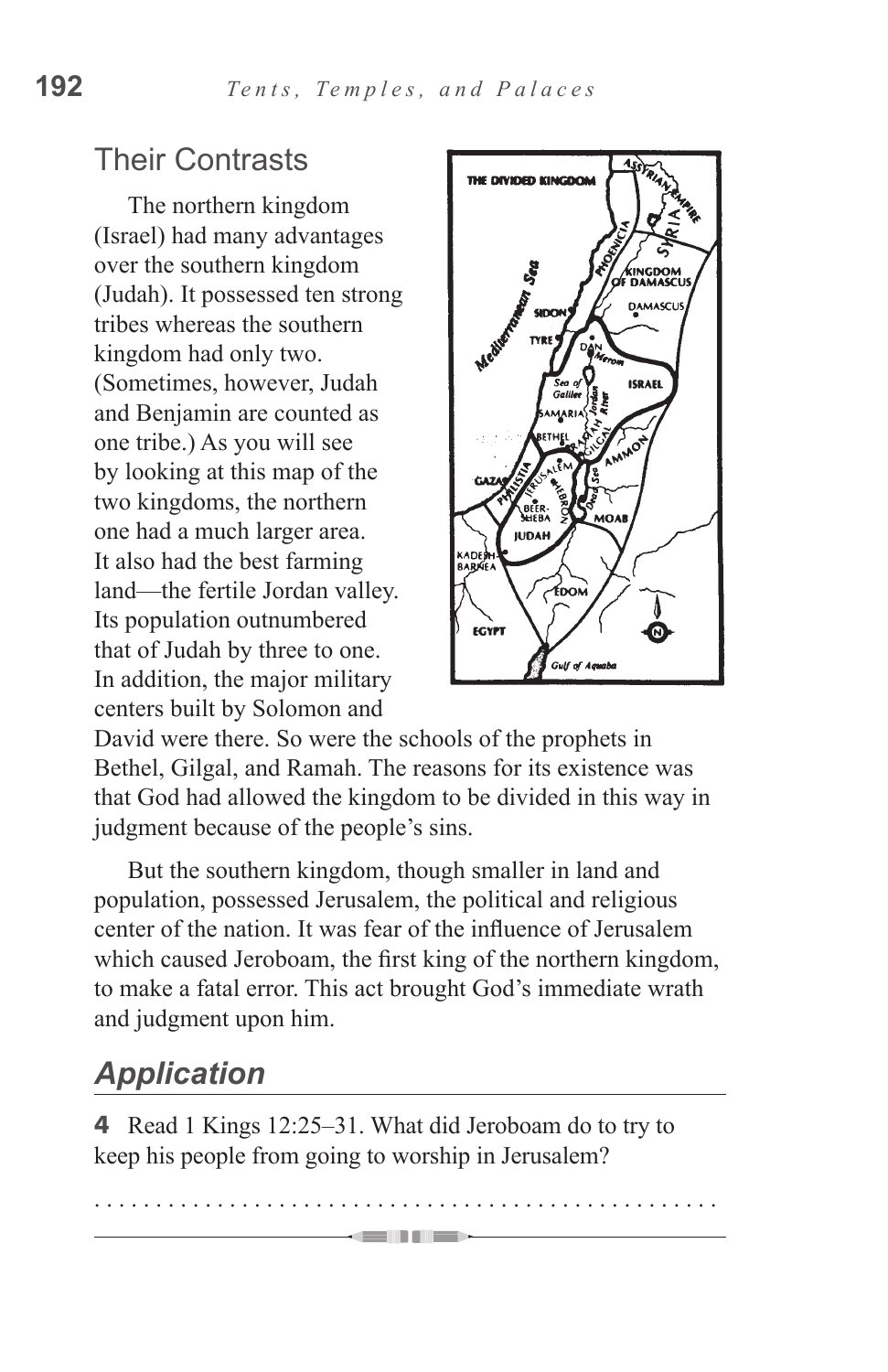After this act by Jeroboam, the priests, Levites, and many others from each tribe who were strong in loyalty to the Lord forsook the northern kingdom and transferred their allegiance to Judah. Judah was greatly strengthened by their addition. This meant that remnants of all the tribes were then found within Judah's borders (2 Chronicles 11:13–17).

The southern kingdom enjoyed one even greater advantage. It had only one family of kings, all from the descendants of David. God kept His promise to David, His servant! In contrast, the northern kingdom had nine separate dynasties or families of kings with nineteen wicked rulers. These dynasties followed one another by assassination, bloodshed, and revolution. Perhaps for this reason the southern kingdom outlasted the northern kingdom by 130 years. Below is a chart which summarizes the differences between these two kingdoms and a diagram which shows the length of time each one lasted.

| <b>ISRAEL</b>                  |        | <b>JUDAH</b>                 |  |  |
|--------------------------------|--------|------------------------------|--|--|
| Northern, ten tribes           |        | Southern, two tribes         |  |  |
| Capital at Shechem, then       |        | Capital at Jerusalem         |  |  |
| Samaria                        |        | Worship in Temple at Jerusa- |  |  |
| Idol worship at Dan and Bethel |        | lem                          |  |  |
| Nine different dynasties       |        | One ruling family            |  |  |
| All kings were bad             |        | Good and bad kings           |  |  |
| Nineteen kings                 |        | Nineteen kings, one queen    |  |  |
| Lasted about 240 years         |        | Lasted 395 years             |  |  |
| Kingdom fell in 722 B.C.       |        | Kingdom fell in 586 B.C.     |  |  |
| Taken captive by               |        | Taken captive by             |  |  |
| Shalmanezer to Assyria         |        | Nebuchadnezzar to Babylon    |  |  |
|                                | Israel | 722 B.C.                     |  |  |
|                                |        | to Assyria                   |  |  |
| United Kingdom                 |        |                              |  |  |
| David-Solomon                  |        |                              |  |  |
|                                | Judah  | 586 B.C.                     |  |  |
|                                |        | to Babylon                   |  |  |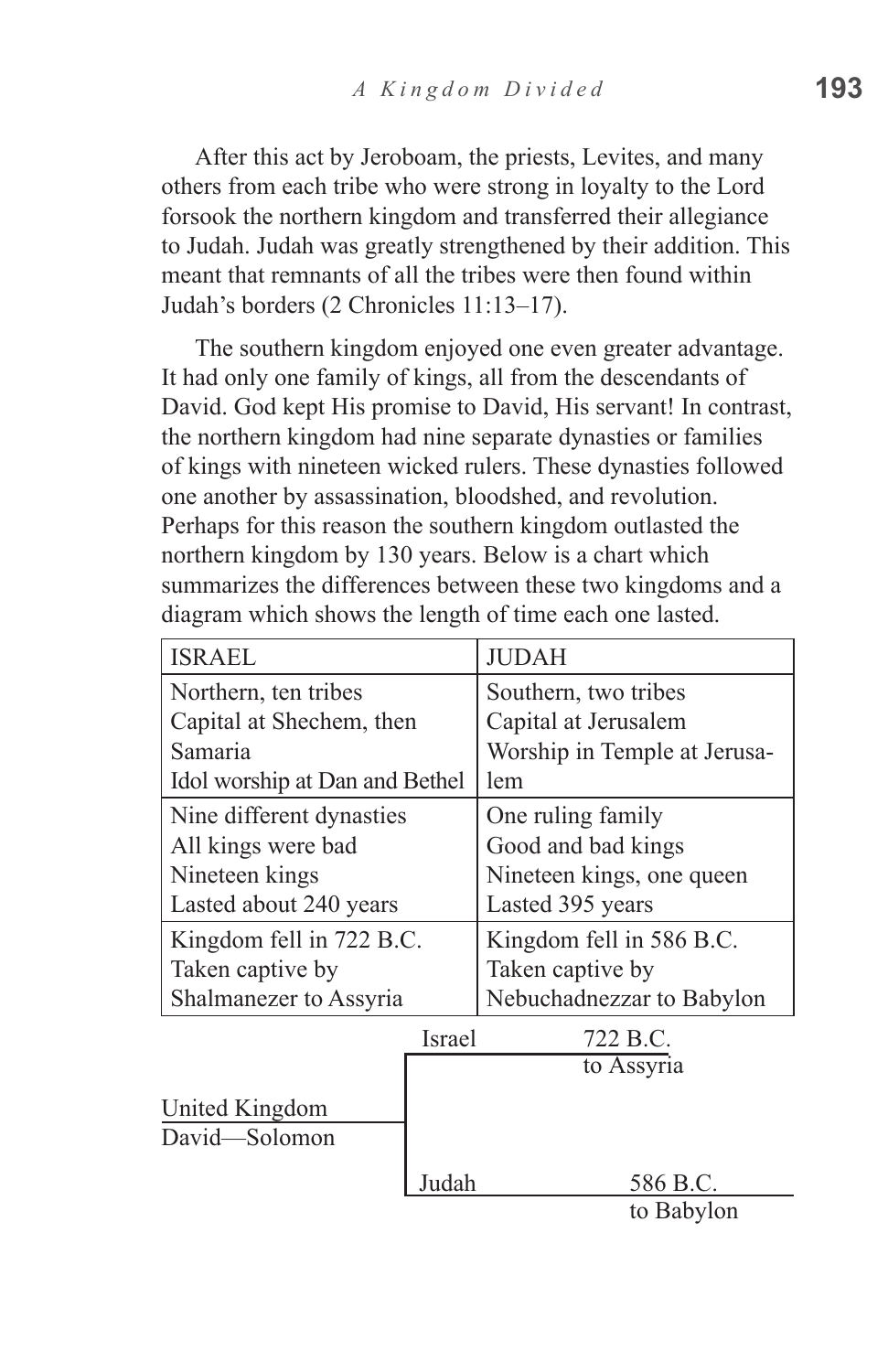# *Application*

**5** According to the diagram and charts just given, the northern kingdom

والمراجع

- **a)** was ruled by David.
- **b**) had two religious centers.
- **c)** lasted less time than the southern.

#### Their Relationship

You are aware of what civil war does in a nation. It leaves families divided. It leaves business, transportation, and social life destroyed. Israel had been one family, one language, and one nation. Now they were, as Ahijah had prophesied, like a garment torn into twelve pieces; ten pieces now united against two. The relationship between the two kingdoms went through four clearly-marked periods:

- 1. Mutual hostility. During this time the kings of Judah continued to try to regain authority over the ten tribes of the northern kingdom. There were about 60 years of constant warfare.
- 2. Close ties against a mutual enemy. Syria threatened the two kingdoms. King Ahab of Israel tried to form an alliance with Jehoshaphat, king of Judah, through the intermarriage of the royal families. The purpose was to unite against the increasing powers of Syria.
- 3. A period of fresh mutual hostility. When Jehu came to the throne in the northern kingdom he killed all the remaining people of the family of Ahab. This shattered the alliance which had been made by Ahab with the southern kingdom. The wound was never healed. The northern kingdom fell more and more into idolatry. There were a number of prophetic warnings, but the northern kingdom was finally carried away into captivity by the Assyrians in 722 B.C.
- 4. The southern kingdom alone. Assyria, Egypt, and finally the Chaldeans came to try to conquer Judah. The struggle went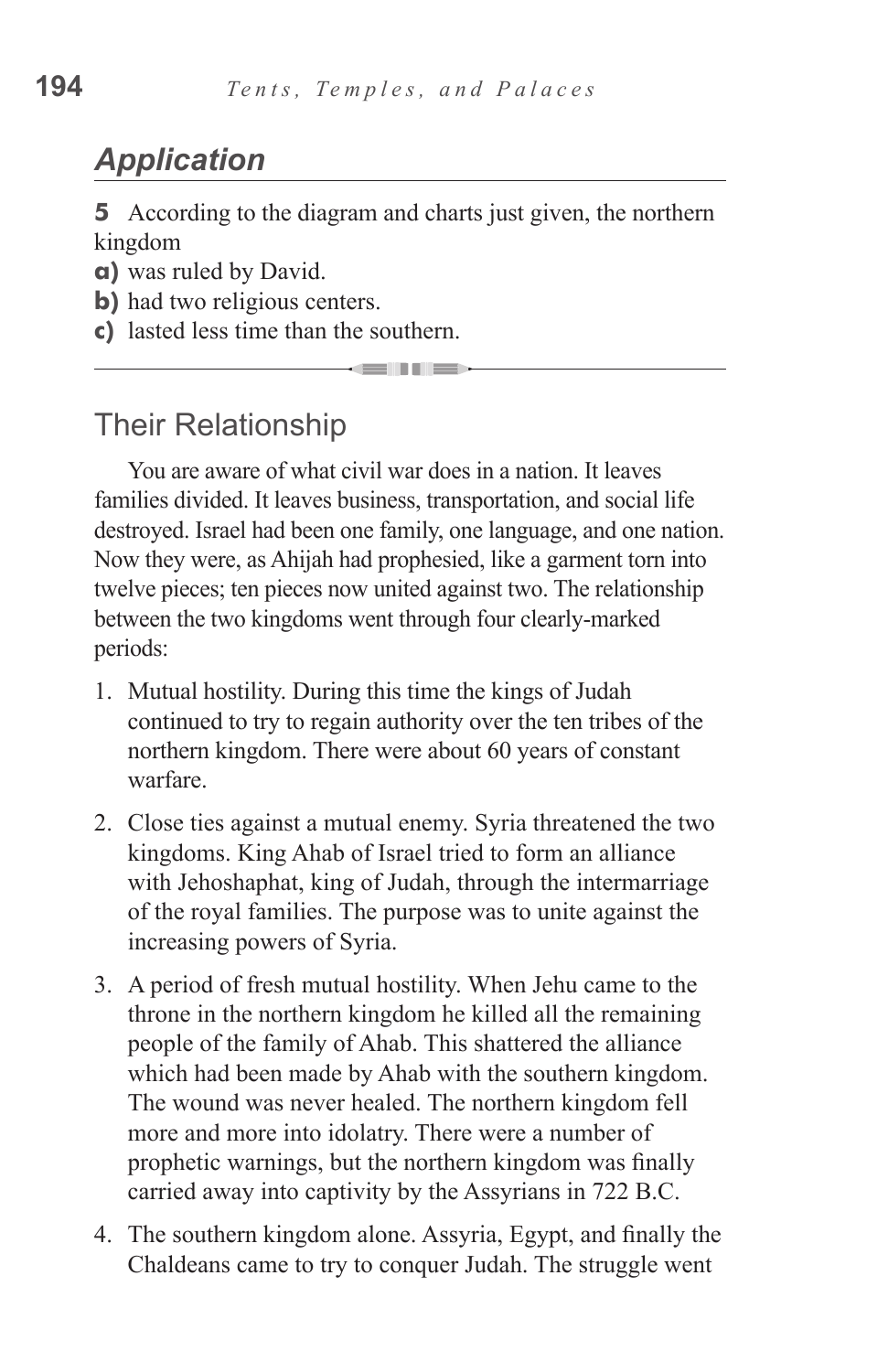on for about 130 years until 586 B.C. when Judah was taken into captivity by the Babylonians under Nebuchadnezzar.

#### *Application*

**6** Match each fact (left side) to the kingdom which it describes (right side).

- **a** Possessed the best farming land 1) Northern 2) Southern
- **b** Had a smaller land area
- **c**  Fell to Assyria in 722 B.C.
- **d** Was ruled by Jehu
- **e** Fell to Babylonia in 586 B.C.
- **f** Responsible for killing Ahab's family
- **g** Tried to regain control over the ten tribes
- **h** Had nine ruling dynasties
- **i** Had one ruling family
- **j** Jerusalem was its capital
- **k** Formed an alliance through marriage with the family of Jehoshaphat

# **History of the Divided Kingdom**

#### The Records

#### *Read 1 Kings 15–16, 20–22; 1 Chronicles 13:17; 28–29; 2 Chronicles 13–20*

million

**Objective 3.** *Describe the content of the books of Samuel, Kings, and Chronicles.*

The history of the united and divided kingdom is recorded in the books of Samuel, Kings, and Chronicles. Together these books make up about one-fifth (20%) of the Old Testament. It is important to remember that this history is written from God's point of view.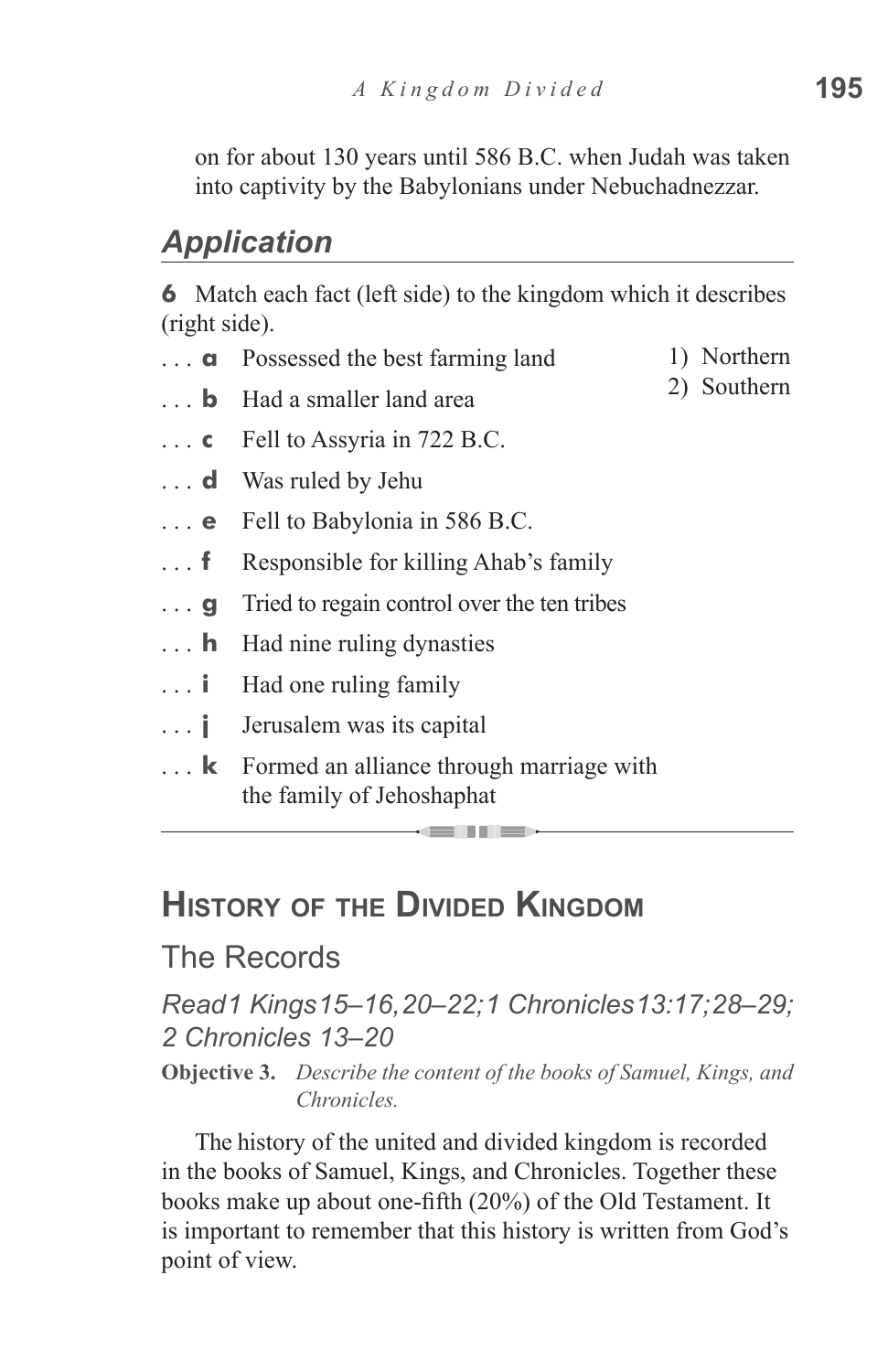For example, consider one of the kings of the northern kingdom named Omri. His family reigned for 44 years, the second longest dynasty of all of Israel. We learn from nonbiblical records that Omri founded the most powerful ruling family in the northern kingdom. He moved the capital to Samaria, where he began a great city, and he regained territory from the Moabites. In fact, the Assyrians, who later conquered the northern kingdom, called it the land of Omri. Yet the Bible gives the actual events of Omri's reign in only two verses—1 Kings 16:23–24! It is important to keep this point of view in mind when studying these historical records.

# *Application*

**7** Read 1 Samuel 16:7 and 1 Kings 16:21–28. Why do you think so little is said about what Omri accomplished?

These books differ from each other regarding the importance they place on different aspects of the history they deal with. Let us consider the emphasis of each one.

. . . . . . . . . . . . . . . . . . . . . . . . . . . . . . . . . . . . . . . . . . . . . . . . . . .

a se se control de la parte de la parte de

- 1. The books of 1 and 2 Samuel show us the principles upon which God wanted the kingdom to be established. It was to be founded on the spiritual values taught by Samuel and ruled by kings who followed the example of David's submissive leadership.
- 2. The books of 1 and 2 Kings describe how the kingdom actually developed. We see how the prophecy given by Nathan to David (2 Samuel 7:12–16) was fulfilled. This prophecy said that David would always have descendants. First and Second Kings tell about both the northern and southern kingdom. They give much attention to the prophets such as Elijah and Elisha.
- 3. The books of 1 and 2 Chronicles emphasize the temple: its ceremonies of worship and official figures. With the priesthood and the temple as their main theme, these books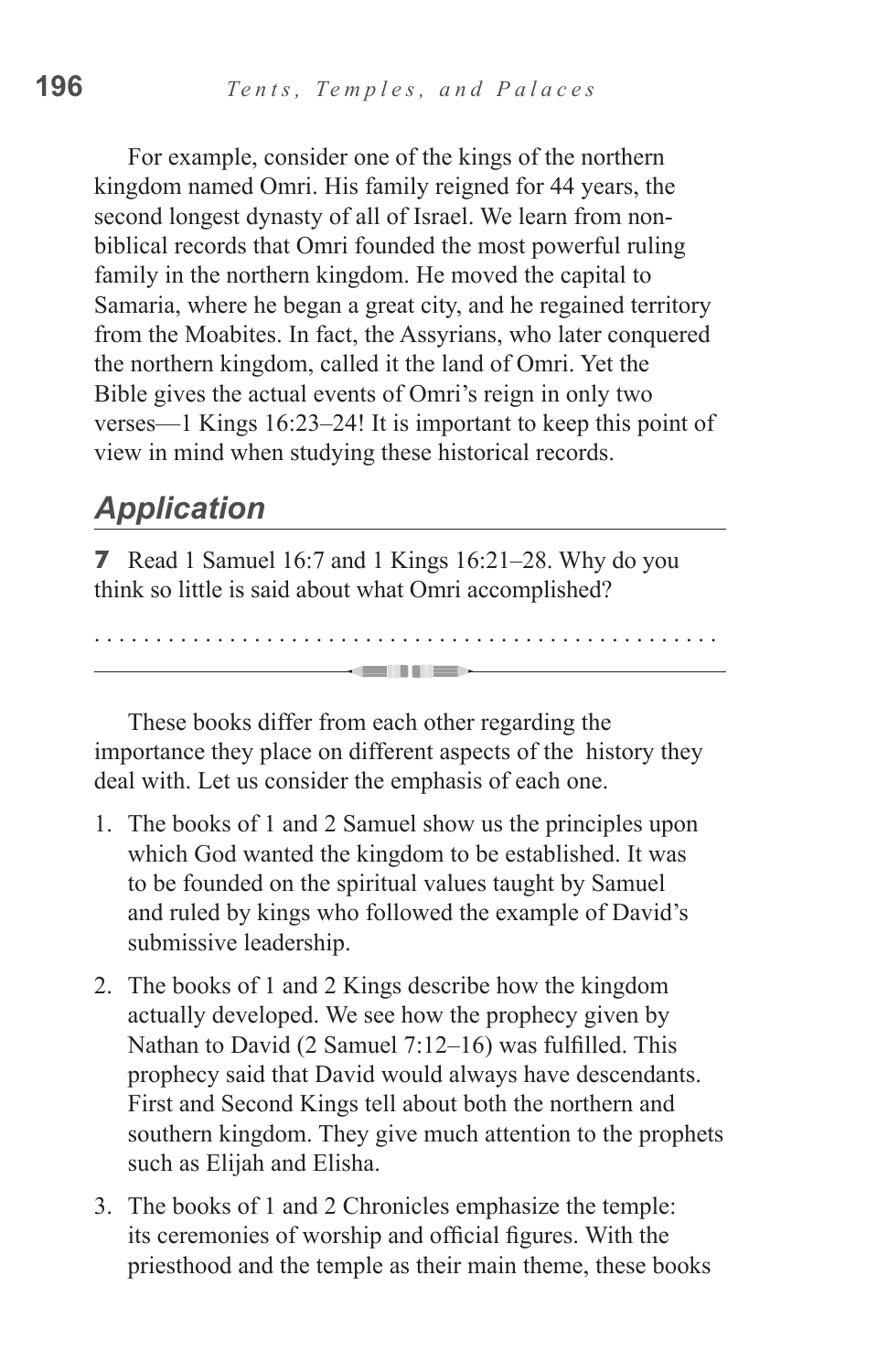recount the history of the united kingdom under Saul, David, and Solomon. Then they deal mainly with the history of Judah, the southern kingdom. The northern kingdom of Israel is mentioned only when its events are related to those in the southern.

Following are two illustrations. The first shows the time span covered by these books. The second shows the differences in the themes of Kings and Chronicles.

#### **THE BOOKS OF SAMUEL, KING, CHRONICLES**

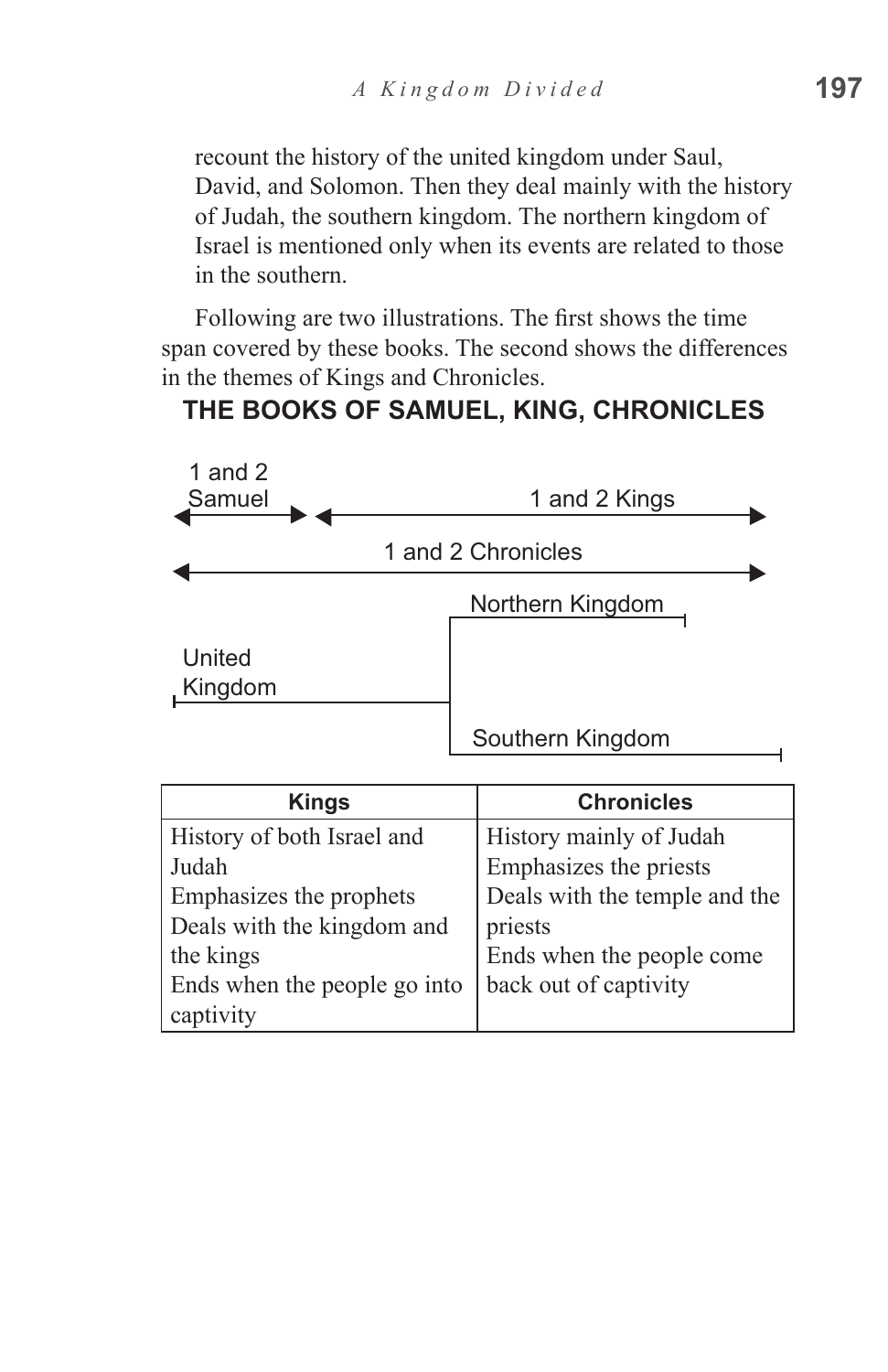## *Application*

- **8** Circle the letter of each TRUE statement.
- **a)** Kings and Chronicles both record the history of Judah.
- **b)** Chronicles deals mainly with the lives of the prophets.
- **c)** Kings emphasizes the history of the northern kingdom and its priests.
- **d)** The books of Chronicles cover about the same time span as the books of Samuel and Kings together.
- **e)** Chronicles ends when the people go into captivity.
- **f)** The prophecy concerning David's kingdom is found in 2 Samuel.
- **g)** Both Samuel and Kings deal with the reign of Saul.

#### The Kings

#### *Read 2 Kings 20–24; 2 Chronicles 29–35*

**Objective 4.** *Using a chart, list facts concerning the kings of Israel and Judah.*

<u> Hermann Schwaltz und der Berger und der Berger und der Berger und diese Einstehnung und der Entstehnung und d</u>

The character of Israel and Judah, in one sense, was seen in their kings, because the role of the king in the spiritual destiny of the nation was crucial. What the king was, the people eventually became. This was true both for the good, or, as was usually the case, for the bad.

After Solomon the story of kings gives a sad picture of decline and backsliding. In the northern kingdom Jeroboam had set up the worship of golden bulls. As the first king, his example corrupted the nation and ultimately led to its destruction (1 Kings 16:7; 22:52; 2 Kings 10:31). In the southern kingdom Rehoboam permitted the Israelites to build places in which to worship false gods. They followed the wicked practices of the people that God had ordered them to drive out of Palestine (1 Kings 14:22–24).

But though most of the kings were bad, there were some that were good. The reign of Hezekiah in Judah, for example, was a wonderful time of faith and glory (2 Kings 18:1–20:21).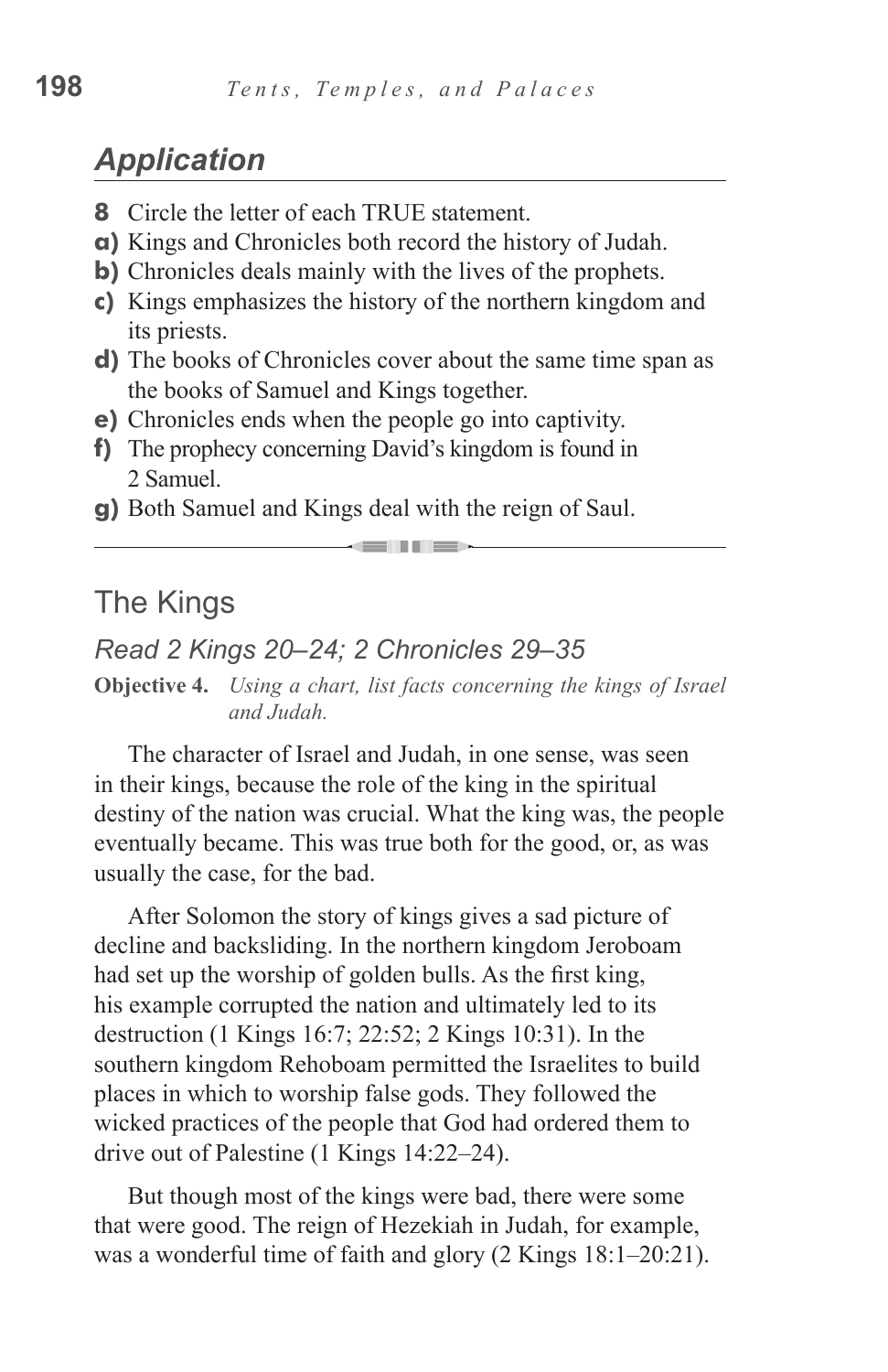In the appendix at the end of this book you will find a chart entitled "Kings and Prophets of the Divided Kingdom." This chart gives the following information about each of the kings of Israel and Judah:

- 1. The year the king came to power, his name, and the Bible references telling where information concerning his reign is recorded. In the northern kingdom, kings who began dynasties are printed like this: JEROBOAM. The names of some of the kings are the same. This is because the royal families of both kingdoms intermarried and used the same names.
- 2. How the king gained his throne (by inheritance, assassination, or other means) and about how long he ruled. In some cases, two kings reigned at the same time, so the years do not always add up exactly.
- 3. A short description of his spiritual character.
- 4. The names of any prophets who were active during his reign. Prophets who have a book in the Bible by their name are printed in full capitalization; they are also called "writing prophets." Some prophets, like Amos, had a ministry in both kingdoms.

Now turn to the chart and find the name BAASHA in the list of the northern kingdom. As you will notice, the chart tells us: a) that Baasha came to power in the year 909, b) that he began a dynasty, c) that information about his reign is found in 1 Kings 15:32–16:7, d) that he gained his throne by assassination, e) that he ruled for 24 years, f) that he was a bad king, and g) that Jehu prophesied during the reign. (Remember that the years numbered before Christ count backwards, or become smaller, until the time of Christ which is numbered 0. The years before Christ are usually marked with the letters "B.C." meaning "before Christ." All the years in this chart are B.C.)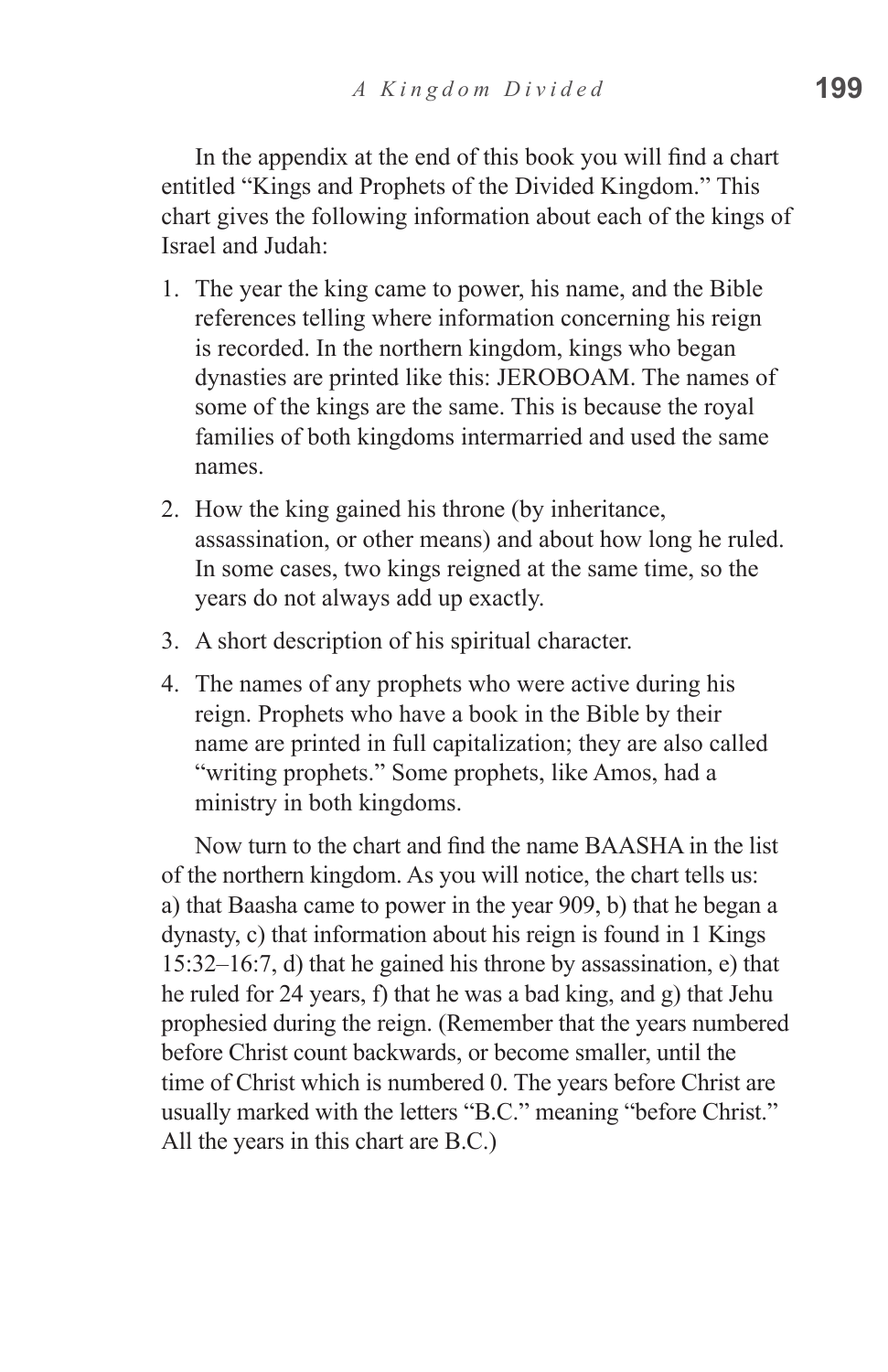# *Application*

**9** In your notebook, answer the following questions by using the information given in the chart.

- **a)** What was the name of king Jehoshaphat's son (he married Athaliah, the daughter of king Ahab of Israel)?
- **b)** Now, what was the name of the next king of Judah, the son of Jehoram and Ahab's daughter Athaliah?
- **c)** Who succeeded king Ahab in the northern kingdom?
- **d)** To which dynasty did Jeroboam 2 belong?
- **e)** Who came to power in Judah in 750?
- **f)** Which kings of the southern kingdom might be considered very good? Where in the Bible would you read about them?
- **g)** Which prophet was active at both the fall of Samaria and the reign of Hezekiah of Judah? Is there a book in the Bible by his name?
- **h)** How many kings of the northern kingdom gained their power by assassination?
- **i)** How long did king Amaziah of Judah reign?

You may want to study the lives of each of these kings in greater detail. If so, use the chart to help you in your study. The evil ways of the kings and the people ultimately brought destruction to both kingdoms. The northern kingdom fell in 722 B.C. and the southern in 586 B.C. God had foretold this 800 years earlier through Moses. Captivity and brokenness became the payment for rebellion and idolatry.

a Tim

# *Application*

**10**Read Deuteronomy 28:33, 36. In your notebook, write what God said would happen if His people disobeyed Him.

<u>million</u>.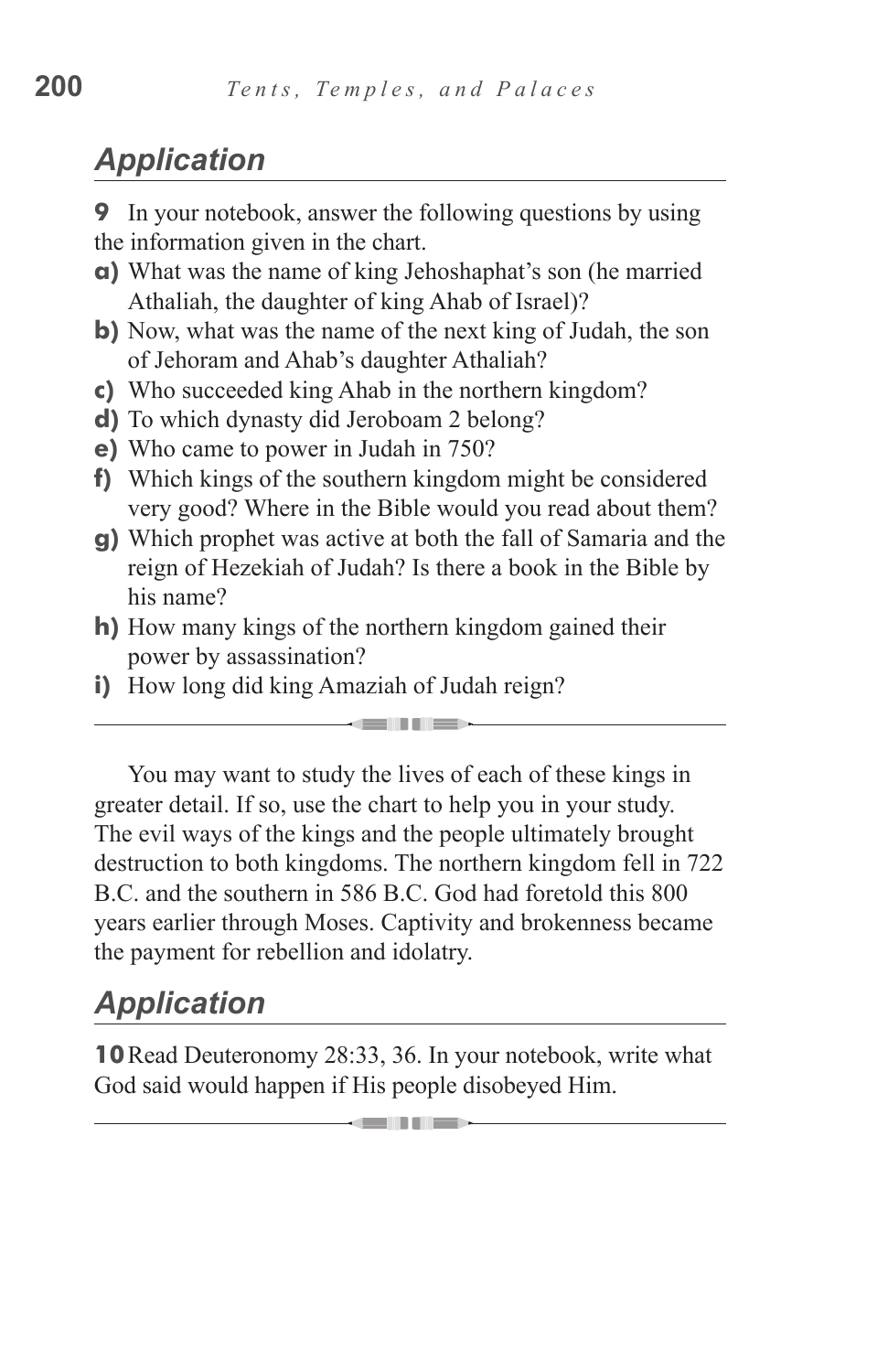# The Prophets

#### *Their Message; Read 1 Kings 17–19; 2 Kings 1–8, 19–20*

**Objective 5.** *Distinguish between prophetic messages predicting future events and prophetic messages giving principles of right and wrong that can be applied to life today.*

During the dark days of the northern and southern kingdoms God raised up many prophets to warn His people. Of these, twelve have books by their names in the Old Testament. As prophets, their messages were not only about the events of the future but also about God's will for the present. They often had insight into the current affairs of their nation. In 2 Kings 17:13 we read that God sent His prophets to warn Israel and Judah: "'Turn from your evil ways. Observe my commands and decrees, in accordance with the entire Law that I commanded your fathers to obey and that I delivered to you through my servants the prophets.' " These men were fearless in speaking to kings and people alike about their sins and the coming judgment.

The prophet was a specially-chosen man. He did not inherit his position as did the king or priest. God's choice of him was not influenced by his family, tribe, or intellectual training. The prophet had two major responsibilities. He was called upon to 1) receive something from God and to 2) produce or speak on behalf of God. The prophet's message thus came from God, not from his own thoughts. Only the false prophets announced what they thought. As God's messenger speaking on His behalf, the prophet was to fearlessly bring God's word to the people.

# *Application*

**11**Look again at the chart of the divided kingdom in the back of this study guide. In your notebook, write the name of each prophet during this time who has a book by his name in the Bible.

an an am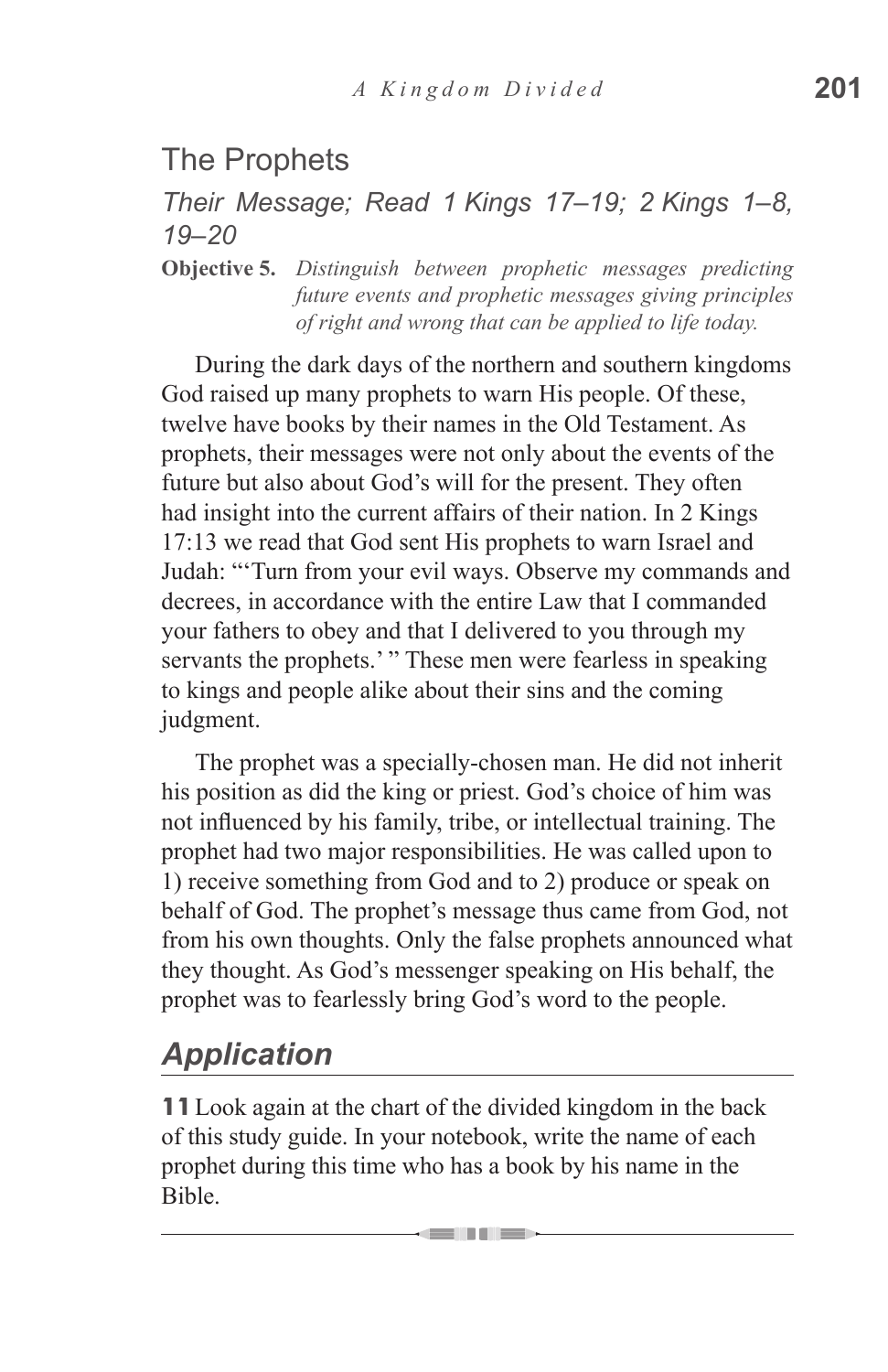The prophet's message was received and given out under God's inspiration. But at the same time his own mental ability, personality, and way of speaking were not lost. He was an instrument in God's hand, not a machine. This is a most important distinction, for the results of God's inspiration were in no way like the results of the influence of evil spirits who actually control people.

The source of the prophet's message was important, and so was the message itself. The message of the prophets had three parts:

- 1. A message to *their own age* or generation directly from God.
- 2. A message of *predicted future events* such as the following: a) the failure of God's chosen people and God's judgment on them and the nations around them; b) the coming of the Messiah and His rejection and final glory; and c) the establishment of the Messiah's kingdom here on earth.
- 3. A living message to *us who live today* containing principles of right and wrong.

The message the prophet gave to his own generation was often a combination of predictions of future events and principles of right and wrong. We can learn much from these messages, both about the Messiah and His kingdom and about the principles of right and wrong which we can apply to our lives today. Habakkuk 1:6, for example, is a prediction of a future event, whereas 2:4 and 2:18 contain principles of right and wrong. Take a moment now to read and consider the meaning of these verses of Scripture.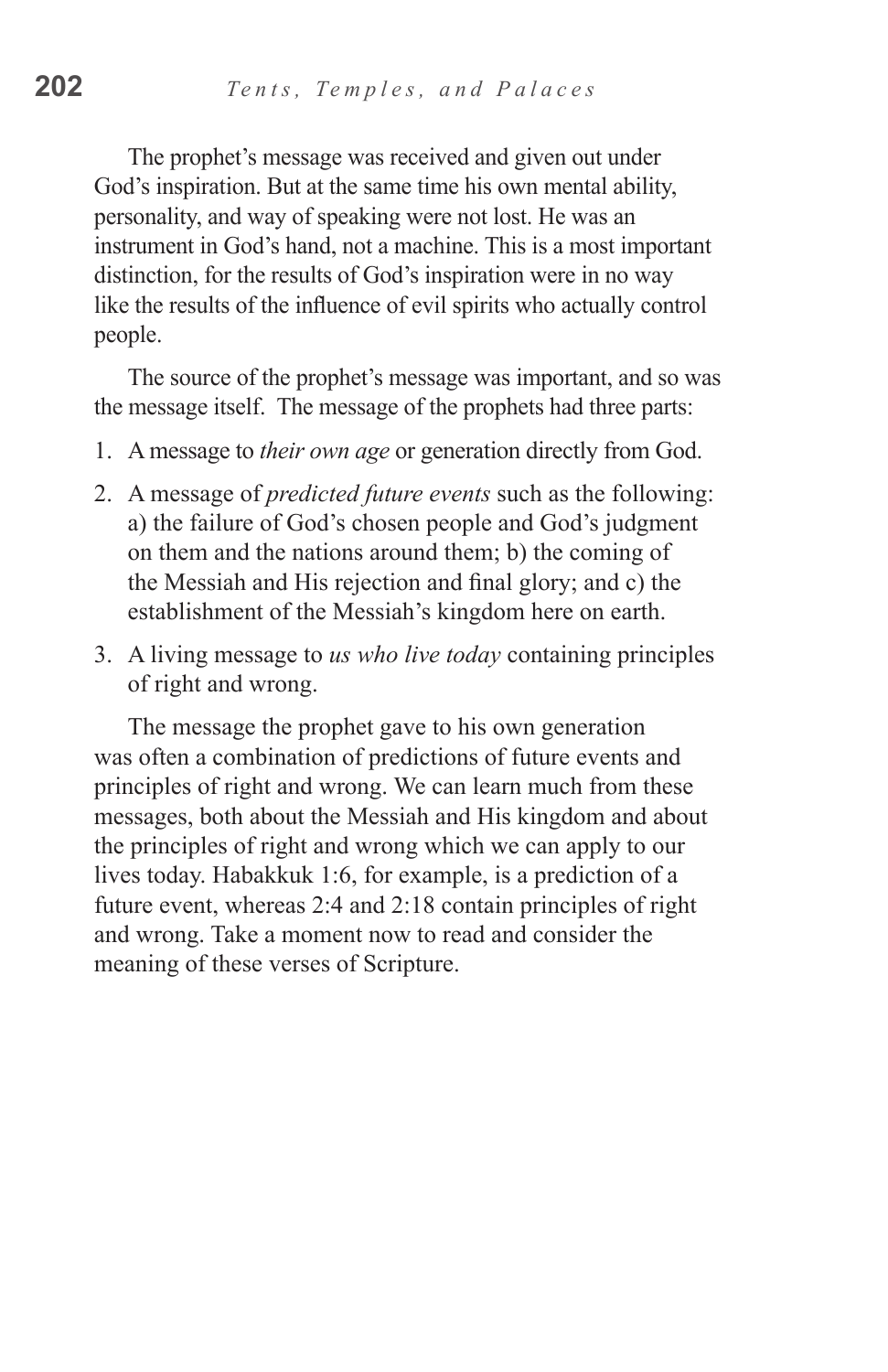# *Application*

**12**Read the following verses from the book of Micah (left side). Write 1 in front of each one which represents a definite prophecy about the future and 2 in front of each one which gives principles of right and wrong that we can follow today.

- $\ldots$  **a** Micah 1:6–7
- 1) Future events
- **b** Micah  $2 \cdot 1 3$
- **c**  Micah 3:8–11
- $\ldots$  **d** Micah 5:2
- $\ldots$  **e** Micah 6:6–8

2) Principles of right and wrong

#### Their Ministries

**Objective 6.** *Match verses representing the themes of the prophetic books to the book to which they belong.*

#### *To the Northern Kingdom*

The writing prophets to the northern kingdom during the time before the Assyrian captivity in 722 B.C. were Jonah, Amos, and Micah. In addition, the northern kingdom was ministered to by Elijah, Elisha, Ahijah, Jehu, Micaiah, and Oded. Each prophet had a special ministry given to him by the Lord. Elijah and Elisha, for example, performed many miracles (see 1 Kings 17 and 2 Kings 4). Jonah was sent to a foreign city, Nineveh, to warn its people of the coming judgment. Read Jonah 1–4 before continuing. Make a check mark here when you have completed your reading:  $\square$ 

## *Application*

**13**Read each Scripture given below. Then in your notebook, write it down and next to it give the name of the prophet it tells about and a short description of what he did.

```
a) 1 Kings 14:1–17
```
**b)** 1 Kings 16:1–7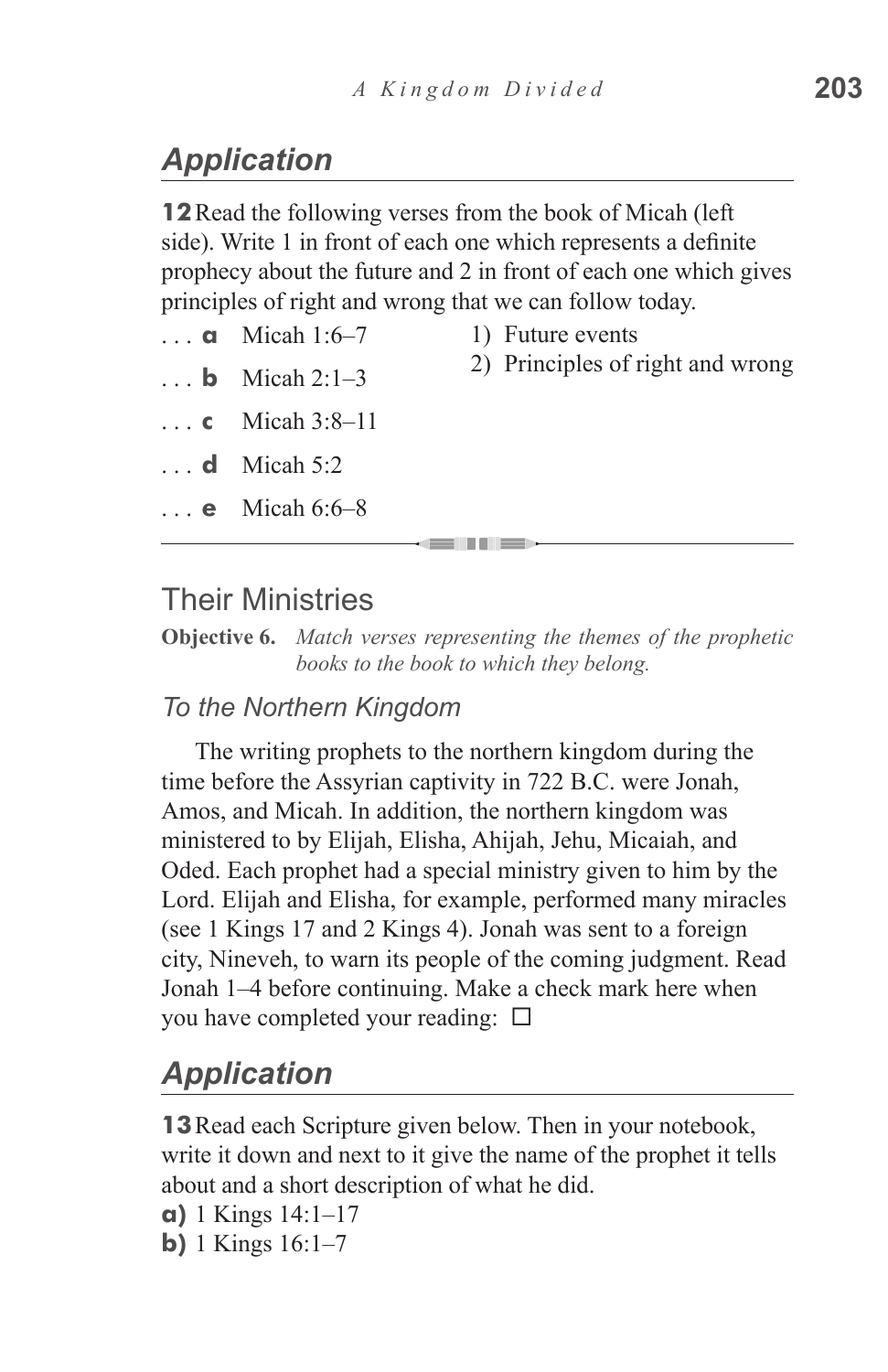- **c)** 1 Kings 18:20–39
- **d)** 2 Kings 5:9–16
- **e)** 2 Chronicles 28:9–11

The following is a brief summary of the messages God gave the northern kingdom through the writing prophets. Each would be a wonderful subject for you to study on your own.

*Hosea:* Hosea's love for and restoration of his own sinful, adulterous wife was a picture of God's forgiving love for sinful Israel. Chapters 1–3 are the account of Hosea's personal experience which are like God's dealings with spiritually adulterous Israel. Chapters 4–14 are the same message given in greater detail. Read Hosea 1–14 before continuing. Make a check mark here when you have completed your reading:  $\square$ 

*Amos:* Amos preached that a nation is responsible for its national sins. The heathen nations surrounding God's people were condemned to experience judgment for their national sins. Israel, however, received a more severe condemnation for its sins since Israel had greater light. Read Amos 1–9 before continuing. Make a check mark here when you have completed your reading:  $\square$ 

*Micah:* Micah preached to both the northern and southern kingdoms regarding the coming judgment and future restoration and blessing. Chapters 1–3 show a dark picture, chapters 4–5 a bright one, and chapter 6 more judgment. Then from 7:7 on, the book gives a glorious picture of Israel's future. Read Micah 1–7 before continuing. Make a check mark here when you have completed your reading:  $\square$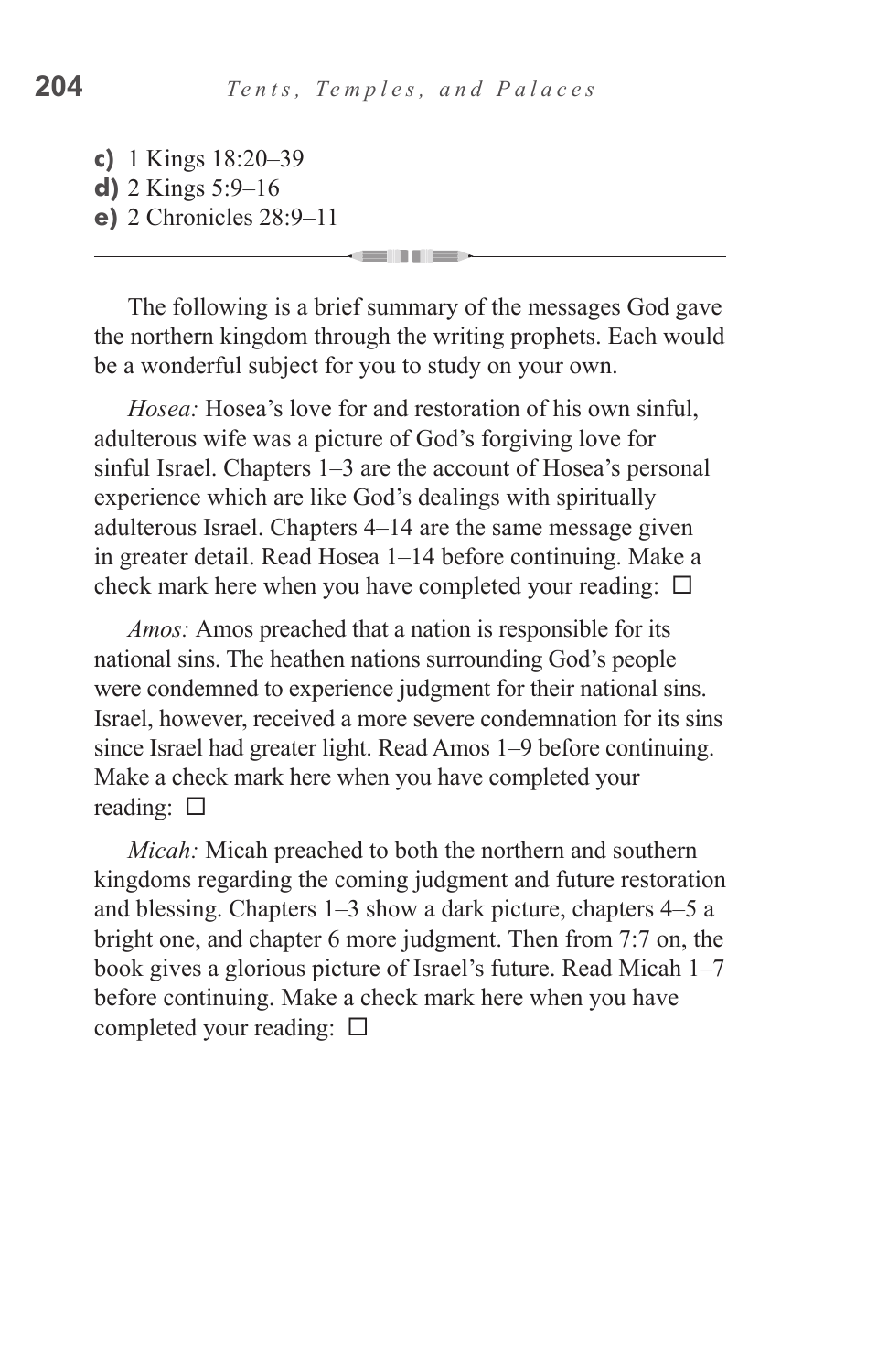# *Application*

**14**Read the Scriptures about each of the prophets given below (right side). Then match each prophet to the sentence which tells about his message or activities (left side).

| . <b>a</b> | Successfully challenged the                                         | 1) Ahijah, 1 Kings<br>$14:1 - 18$ |
|------------|---------------------------------------------------------------------|-----------------------------------|
|            | prophets of Baal                                                    |                                   |
| $\ldots$ b | Said Judah would be attacked                                        | 2) Huldah, 2 Kings                |
|            | by Shishak of Egypt                                                 | $22:12 - 20$                      |
|            |                                                                     | 3) Shemaiah,                      |
| $\ldots$ C | Correctly identified the                                            | 2 Chronicles 12:5-8               |
|            | disguised wife of Jeroboam                                          | 4) Elijah, 1 Kings                |
| - d        | Told Josiah that he would<br>not see God's judgment on<br>Jerusalem | $18:20 - 39$                      |
|            |                                                                     |                                   |

#### *To the Southern Kingdom*

The writing prophets to the southern kingdom during this time were Obadiah, Joel, Isaiah, Micah, Nahum, Habakkuk, Zephaniah, and Jeremiah. In addition, Shemaiah, Iddo, Azariah, Hanani, Eliezer, and Huldah gave God's messages to the people. Following is a brief summary of the messages of the writing prophets.

*Joel:* The country had been threatened with destruction because of devastating swarms of locusts and excessive drought. Though the plague was removed through fasting and prayer, Joel's prophecy used it as a picture of the terrible day of final judgment for all nations. The faithful will be rewarded while evil doers will be punished. Read Joel 1–3 before continuing. Make a check mark here when you have completed your reading:  $\Box$ 

*Isaiah:* Isaiah was a nobleman and prophet of king Hezekiah's day who warned, comforted, and advised his rulers. He prophesied the captivity of Judah's kingdom but foretold the dawn of the new kingdom. He prophesied both the sufferings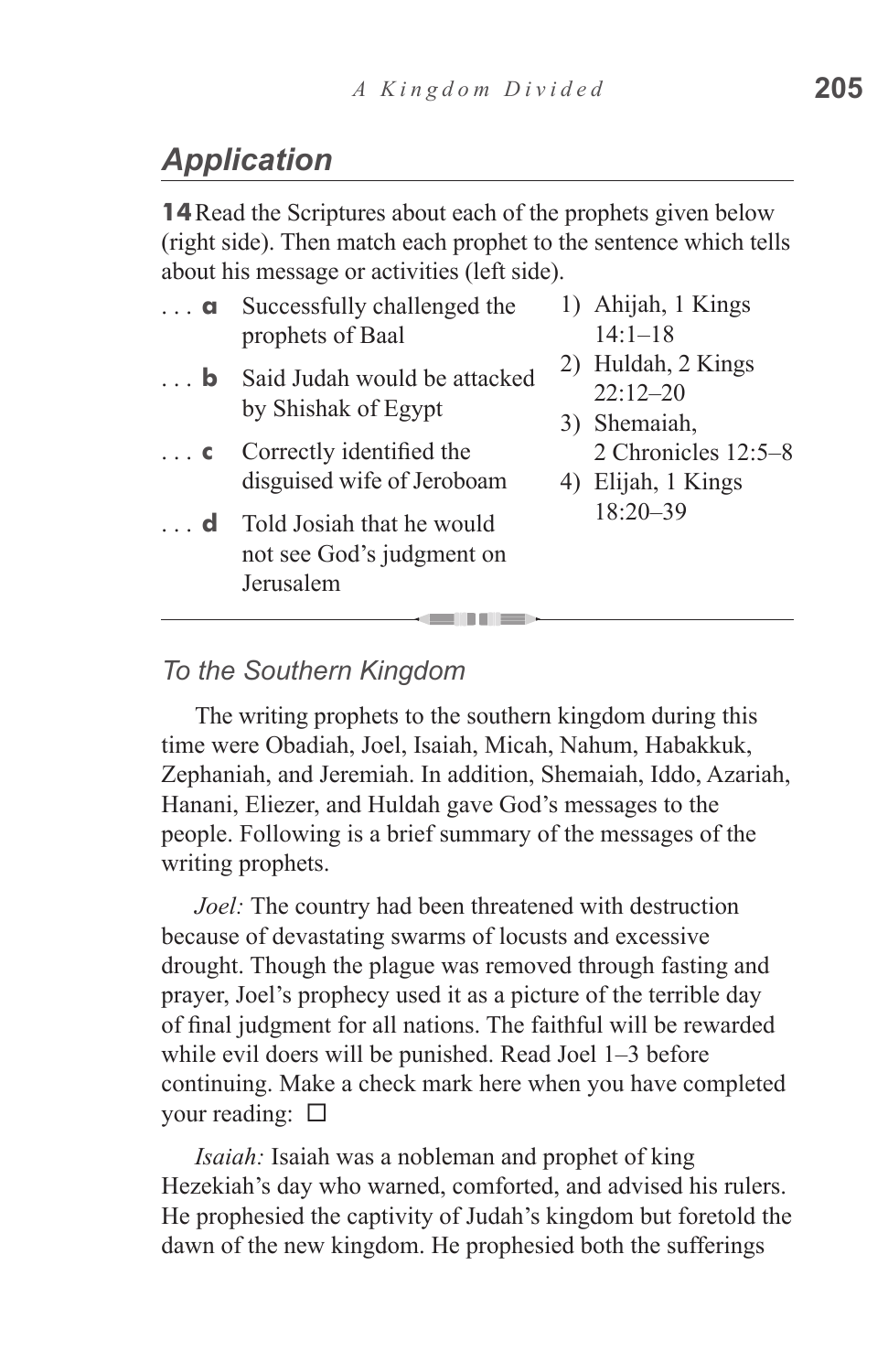and the glory of the coming Messiah. Read Isaiah 1, 6–7, 39–44, 52–66 before continuing. Make a check mark here when you have completed your reading:  $\square$ 

*Micah:* Micah prophesied to both kingdoms. Review his message in the previous section.

#### *Application*

**15**Compare Isaiah 43:5–7 with Micah 4:6–7. In both of these prophecies, God said that He would

**a)** scatter Israel among the nations.

- **b**) gather His people from the nations.
- **c)** judge His people and punish them.

*Nahum:* The foreign nation of Assyria was the subject of Nahum's prophecy. Assyria had oppressed Judah for a century: the doom of Nineveh, Assyria's capital, was pronounced, explained, and described by Nahum. Read Nahum 1–3 before continuing. Make a check mark here when you have completed your reading:  $\square$ 

*Zephaniah:* The "Day of the Lord" was stressed by Zephaniah. This day brings destruction to the false remnant who worship Baal (Chapter 1), and it brings purification and blessing to the true remnant of God's people. Read Zephaniah 1–3 before continuing. Make a check mark here when you have completed your reading:  $\square$ 

*Jeremiah:* Many have named him "the weeping prophet." He was from a priestly family. While still a boy he was called to be a prophet. For his loyalty to the preaching of God's word for half a century he was despised, feared, hated, and persecuted. Because he predicted the overthrow of Jerusalem and seventy years of captivity he was called a traitor and suffered much cruel treatment. Read Jeremiah 1–9, 18–19, 36–39, 52 before continuing. Make a check mark here when you have completed your reading:  $\Box$ 

*Lamentations:* This book records Jeremiah's poetic expression of his grief at the destruction and desolation of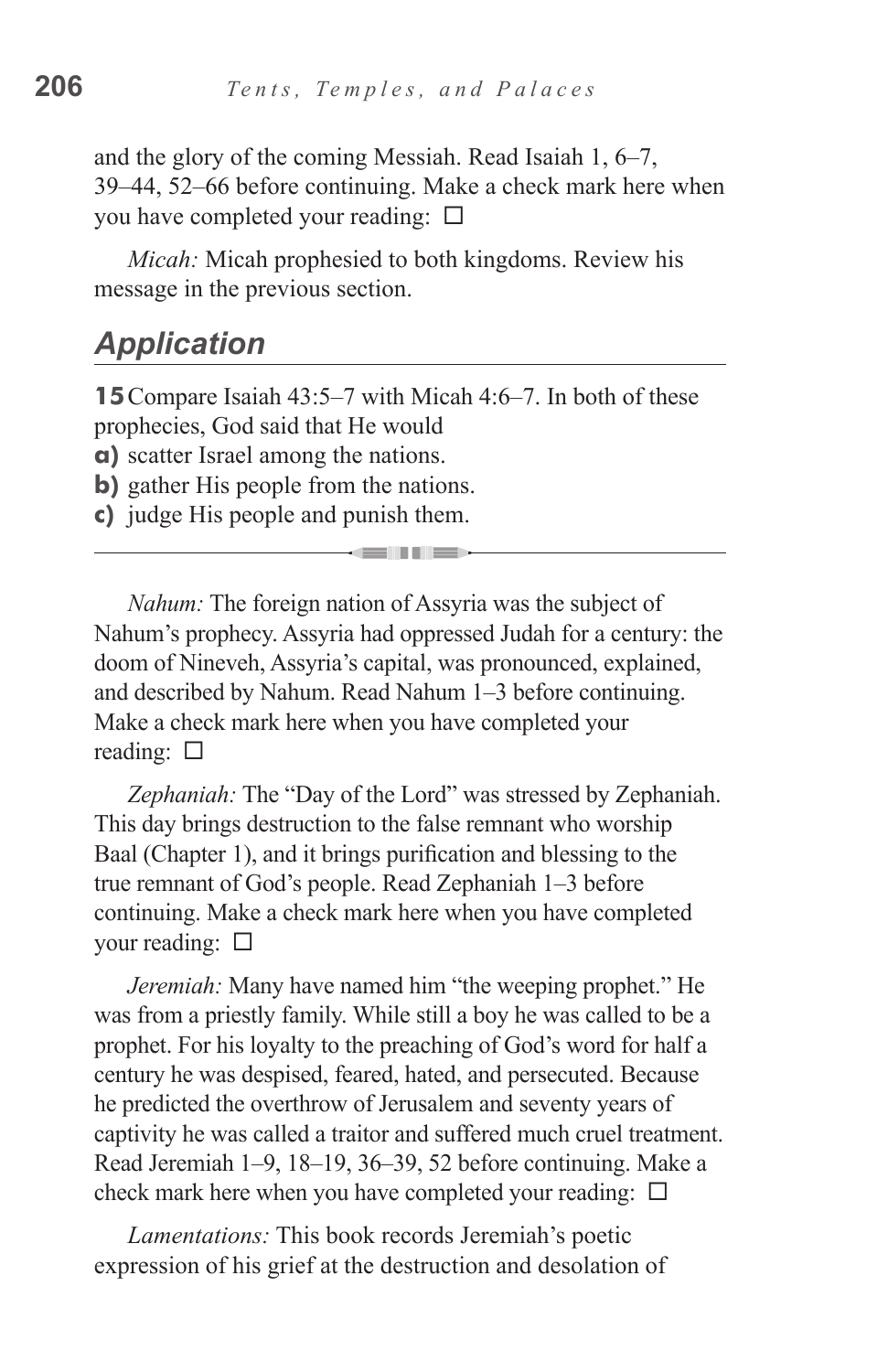Jerusalem and the temple and at the captivity and miseries of the people. Read Lamentations 1–5 before continuing. Make a check mark here when you have completed your reading:  $\square$ 

*Habakkuk:* Habakkuk's message was that right would win. Judah was being punished by the wicked Babylonians, but the Babylonians would in turn be punished. Read Habakkuk 1–3 before continuing. Make a check mark here when you have completed your reading:  $\square$ 

*Obadiah:* The land of Edom would be judged for its mistreatment of God's people. Israel would be blessed. Read Obadiah 1 before continuing. Make a check mark here when you have completed your reading:  $\square$ 

# *Application*

**16**Match each verse (left side) to the name of the prophetic book (right side) to which it belongs.

| . <b>a</b> . | You must love her just as I still love the |
|--------------|--------------------------------------------|
|              | people of Israel, even though they turn to |
|              | other gods.                                |

- 1) Isaiah
- 2) Jeremiah
	- 3) Hosea
- **b** An army of locusts has attacked our land; they are powerful and too many to count. 4) Joel
- **c** But because of our sins he was wounded, beaten because of the evil we did.
- ... **d** The city of Zion [Jerusalem] is beautiful, but it will be destroyed.
- **e** His royal power will continue to grow; his kingdom will always be at peace.

Our study of the divided kingdom has helped us to see the decline of God's people. Finally, as the prophets had warned, first Israel and then Judah collapsed and were led into captivity. Yet, God revealed through the prophets a glorious future when the Prince of Peace will rule (Isaiah 9:6–7) and the nations will seek the Lord (Micah 4:2).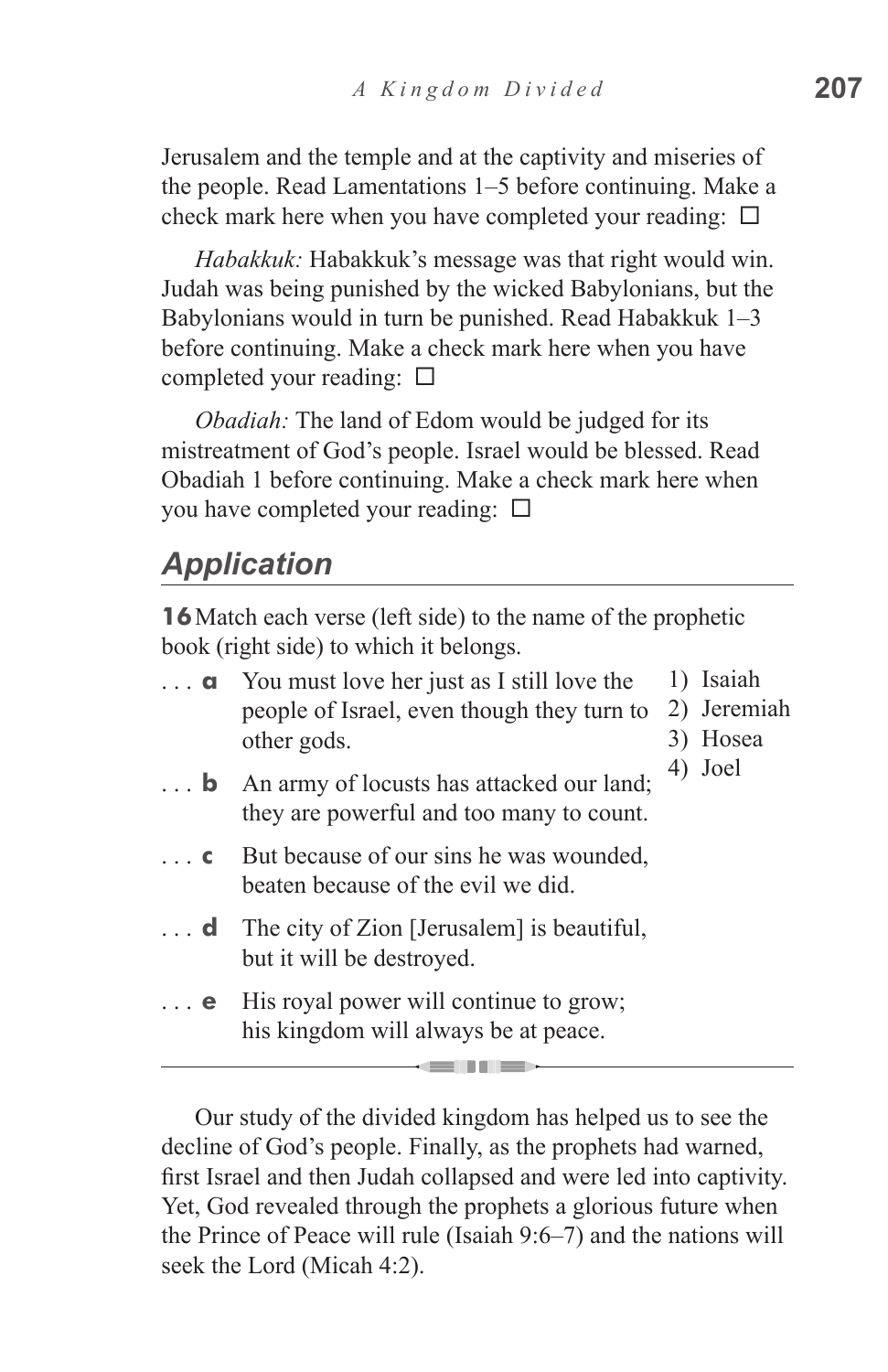# *self-test*

**1** Which statement best describes the reason why the kingdom was divided?

- **a)** The prophet Ahijah prophesied that ten tribes would be given to Jeroboam.
- **b**) The people had been severely taxed by Solomon.
- **c)** Solomon turned away from God to worship idols.
- **2** Circle the letter of each TRUE statement.
- **a)** The northern kingdom had more land than the southern.
- **b)** Ephraim was another name for the southern kingdom.
- **c)** The southern kingdom possessed centers of worship at Dan and Bethel.
- **d)** The name Israel was used to refer to the northern kingdom.
- **e)** Once they were divided, the two kingdoms never formed any alliances.
- **3** Circle the letter in front of each correct completion. The books of 1 and 2 Kings
- **a)** describe the reign of Solomon.
- **b**) give most of their attention to the priests and the temple.
- **c)** follow the books of 1 and 2 Chronicles in order in the Bible.
- **d)** record the ministry of Elijah and Elisha.
- **e)** cover a time span not included by 1 and 2 Chronicles.

**4** Match each statement (left side) to the kingdom whose history it most closely describes (right side).

- **a** This kingdom has a series of rulers among whom were both good and bad kings. It fell in 2) Southern 586 B.C. and the people were taken captive to Babylon. 1) Northern
- **b** This kingdom's first ruler was Jeroboam, who set up idols for the people to worship. The prophet Elijah had a ministry to this kingdom during the reign of king Ahab.
- ... **c** Six of the rulers of this kingdom obtained the throne by assassination. It was ruled by nine different dynasties.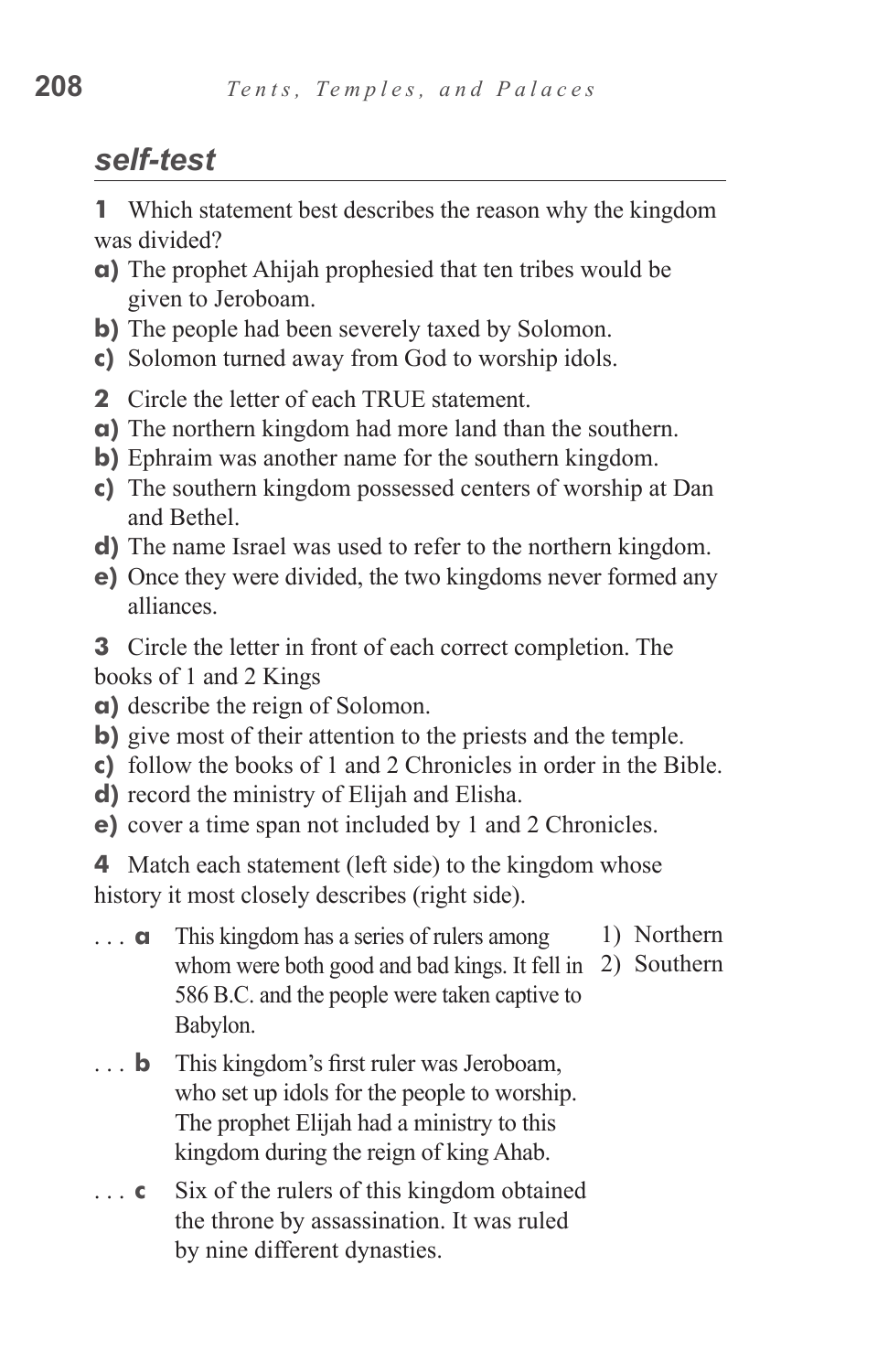**5** What is the best explanation for the fact that both the southern and northern kingdoms eventually fell?

- **a)** The prophets announced that God would bring judgment upon those who disobeyed Him.
- **b**) The surrounding nations became stronger and were able to conquer Israel and Judah.
- **c)** The people and most of the kings did not faithfully follow God.

**6** Circle the letter in front of each TRUE statement about the prophets of the divided kingdom and their message.

- **a)** Since the prophets' main messages concerned the future of Israel and Judah, they are of no interest to us today.
- **b**) In some prophecies, natural events were used as an illustration of what would take place in the future.
- **c)** Because the prophets were called by God to minister to His people, none of them were given messages for foreign nations.
- **d)** One of the prophet's two main responsibilities was to choose the person who became the next king.
- **e)** A prophet's message often contained principles of right and wrong that we can apply to our lives today.

Before you continue your study with Lesson 9, be sure to complete your student report for Unit 2 and return Answer Sheet 2 to your instructor.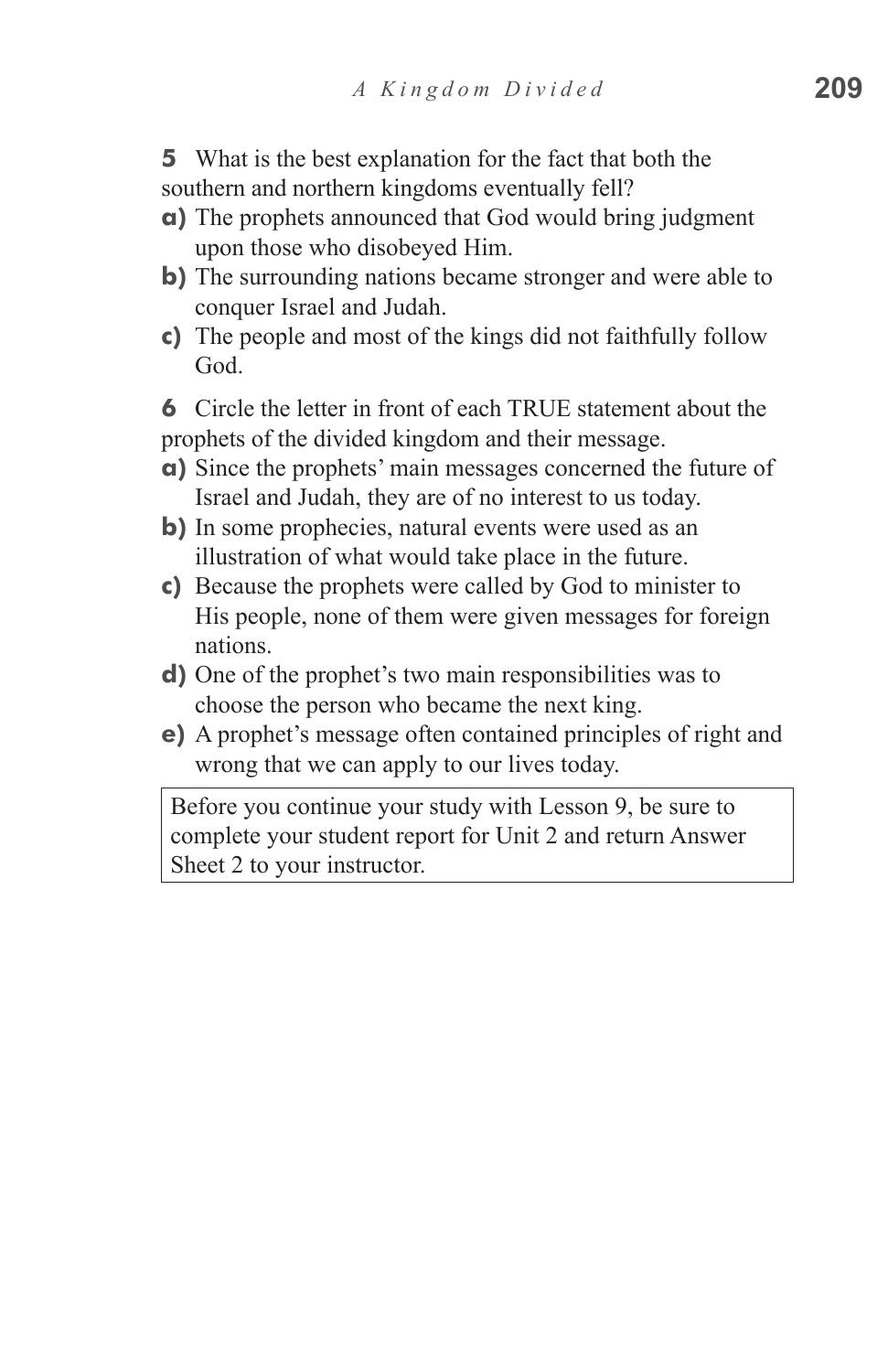## *answers to study questions*

- **9 a)** Jehoram
	- **b)** Ahaziah
	- **c)** Ahaziah (this is an example of how the same names were used.)
	- **d)** Jehu
	- **e)** Jotham
	- **f**) Hezekiah (2 Kings  $18:1-20:21$ ) and Josiah (2 Kings 22:1–23:30 and 2 Chronicles 34:1–35:27).
	- **g)** Micah, yes
	- **h)** Six
	- **i**) 29 years
- **1 a)** Solomon's rejection of the Lord, his worship of other gods, and his disobedience of the Lord's commands (or a similar answer).
	- **b**) Ten tribes would be given to Jeroboam; one would remain with Solomon's son (Judah and Benjamin were counted as one).
- **10** He said that a foreign nation would take their crops and oppress them. They and their king would be taken captive to a foreign land and serve idols.
	- **2** c) send all the people home because the division was His will.

**11**Zechariah, Joel, Amos, Isaiah, Micah, Jeremiah, Zephaniah, Nahum, Habakkuk, Obadiah, Jonah, and Hosea (in any order).

- **3 a** 1) Cause
	- **b** 2) Result
	- **c**  2) Result
	- **d**  1) Cause
	- **e**  2) Result
- **12 a** 1) Future events
	- **b** 2) Principles of right and wrong
	- **c**  2) Principles of right and wrong
	- **d** 1) Future events
	- **e** 2) Principles of right and wrong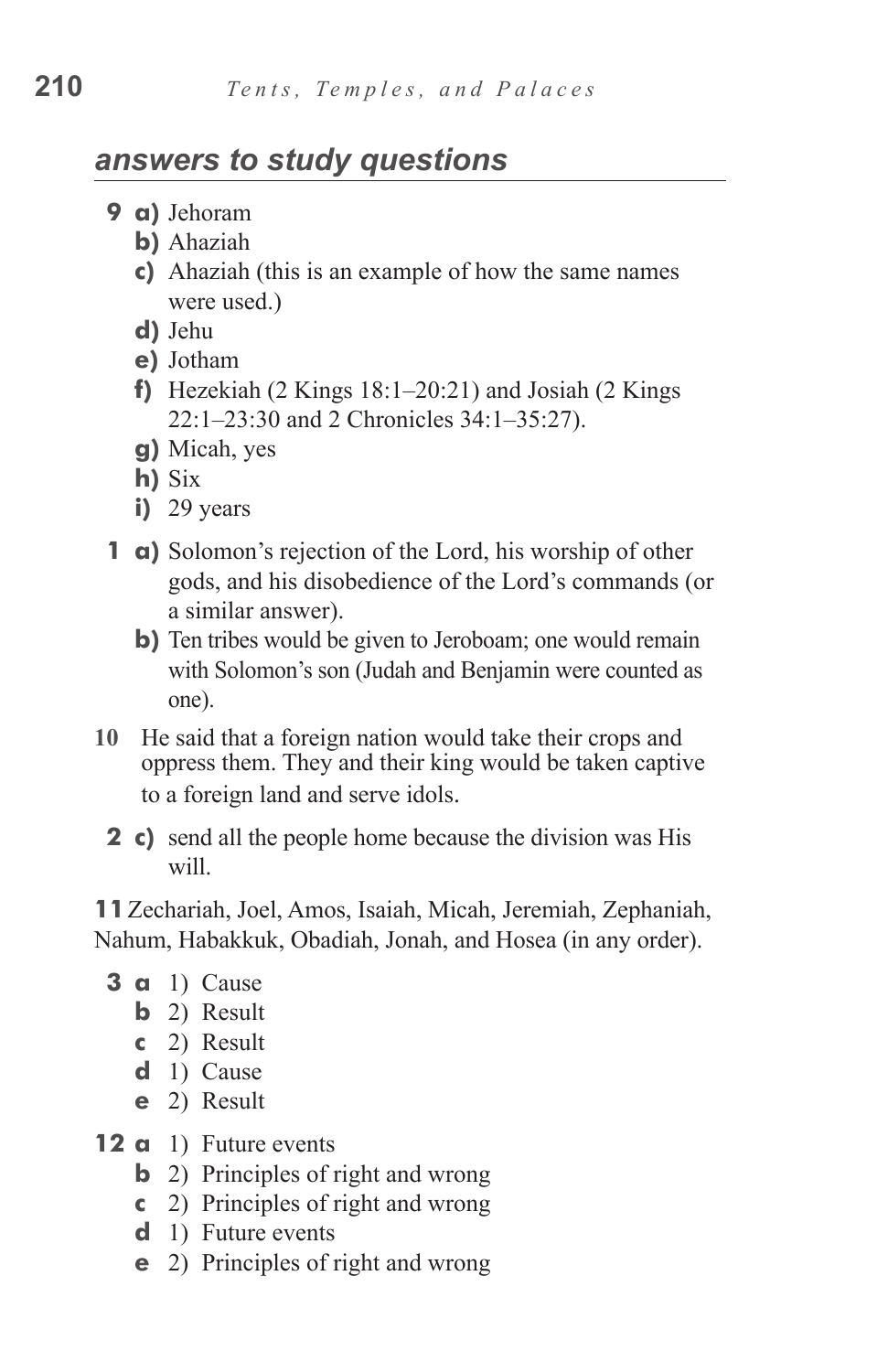**4** He set up two golden bulls, one at Dan and one at Bethel for the people to worship (or a similar answer).

- **13 a)** Ahijah; he gave a message to Jeroboam's wife that her son would die. Later the son died.
	- **b**) Jehu; he gave a message of judgment to Baasha that he and his family would be destroyed because of his sin.
	- **c)** Elijah; he built an altar to God and prayed for God to send fire down from heaven. God answered his prayer.
	- **d**) Elisha; he told Naaman to wash in the Jordan to be healed. Naaman obeyed and was healed.
	- **e)** Oded; he rebuked the northern army for taking prisoners from Jerusalem and Judah.

(Your answers should be similar to these.)

- **5 b**) had two religious centers.
	- **c)**  lasted less time than the southern.
- **14 a** 4) Elijah, 1 Kings 18:20–39.
	- **b** 3) Shemaiah, 2 Chronicles 12:5–8.
	- **c**  1) Ahijah, 1 Kings 14:1–18
	- **d**  2) Huldah, 2 Kings 22:12–20.
	- **6 a** 1) Northern **g** 2) Southern
		- **b** 2) Southern **h** 1) Northern
		- **c**  1) Northern **i** 2) Southern
		- **d** 1) Northern **j** 2) Southern
		- **e** 2) Southern **k** 1) Northern
		- **f** 1) Northern

**15** b) gather His people from the nations.

**7** Because according to God's point of view it is a person's spiritual character that is important, not his outward gain or accomplishments (or a similar answer).

- **16 a)** 3) Hosea 3:1
	- **b**) 4) Joel 1:6
	- **c)**  1) Isaiah 53:5
	- **d**) 2) Jeremiah 6:2
	- **e**) 1) Isaiah 9:7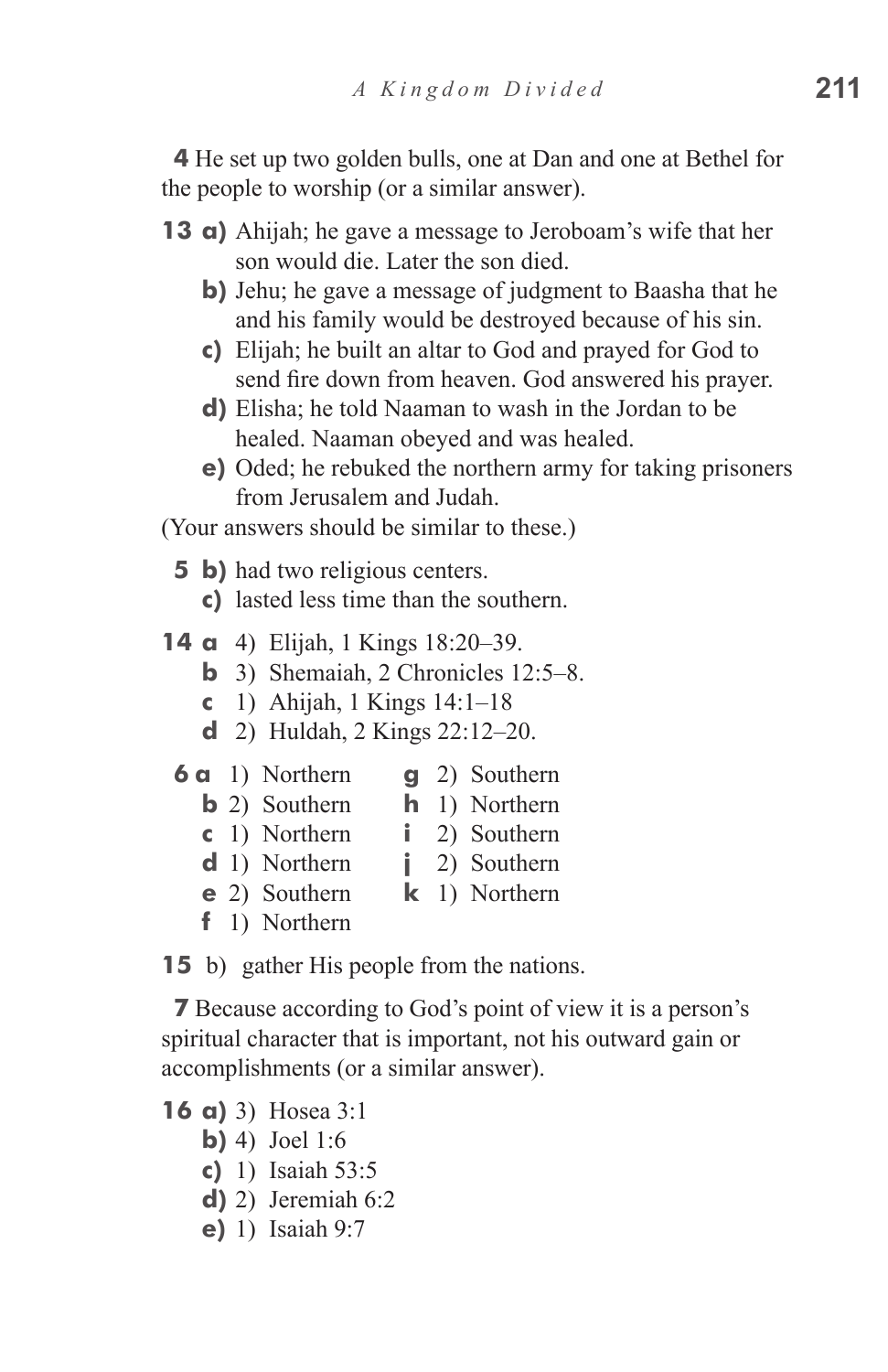- **8 a)** True
	- **b)** False
	- **c)**  False
	- d) True
	- **e)** False
	- f) True
	- **g)** False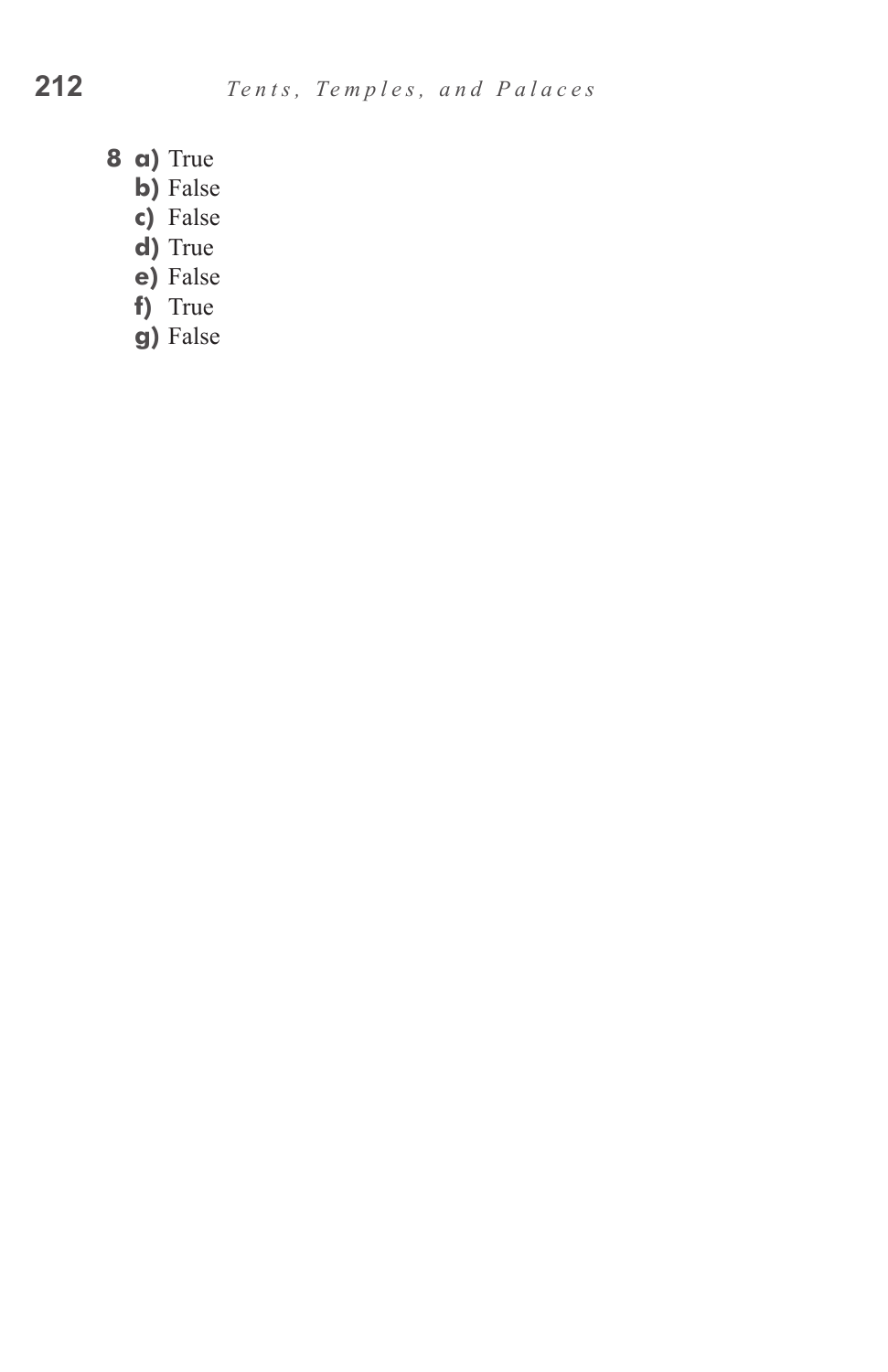*for your notes*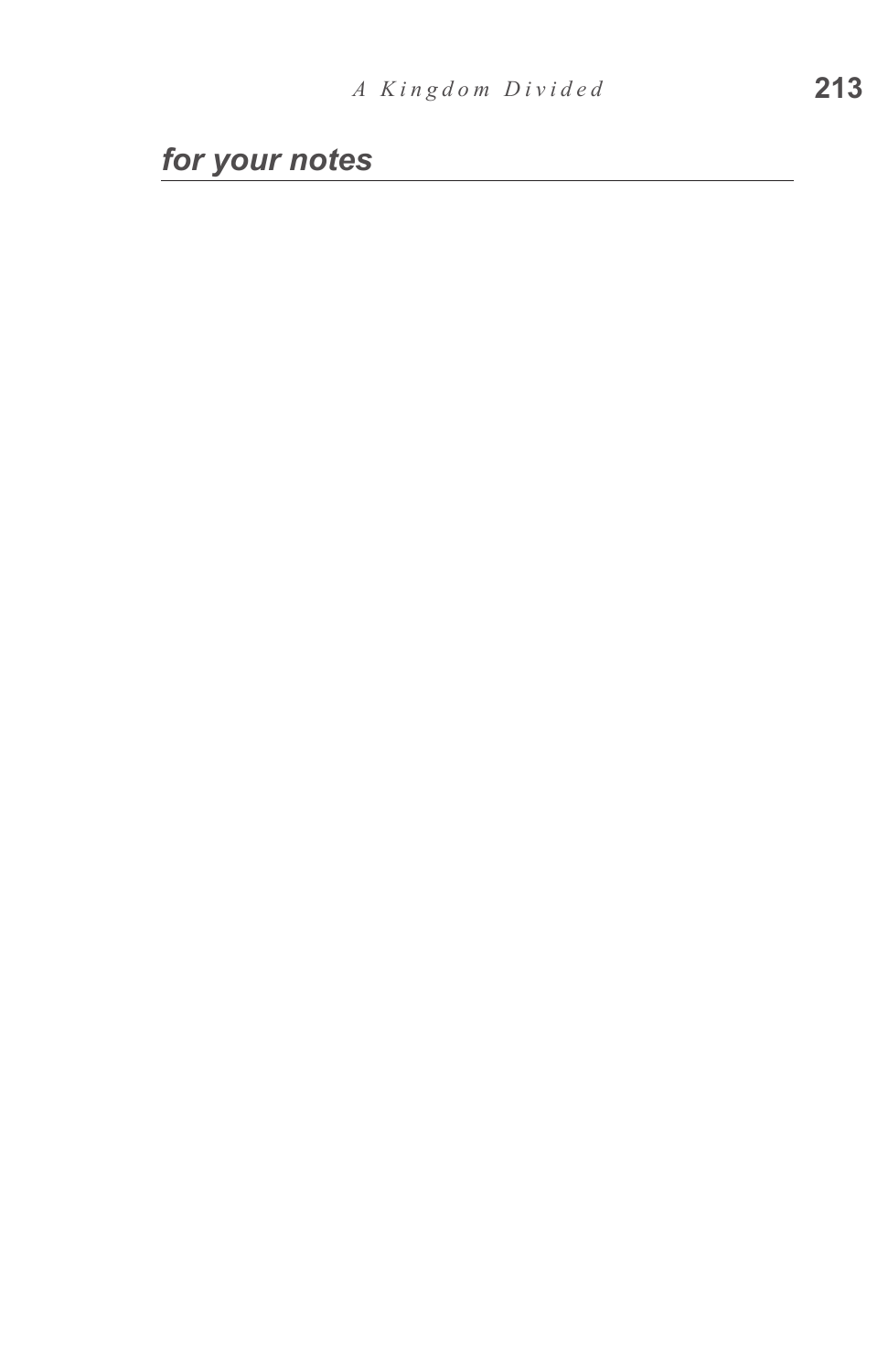